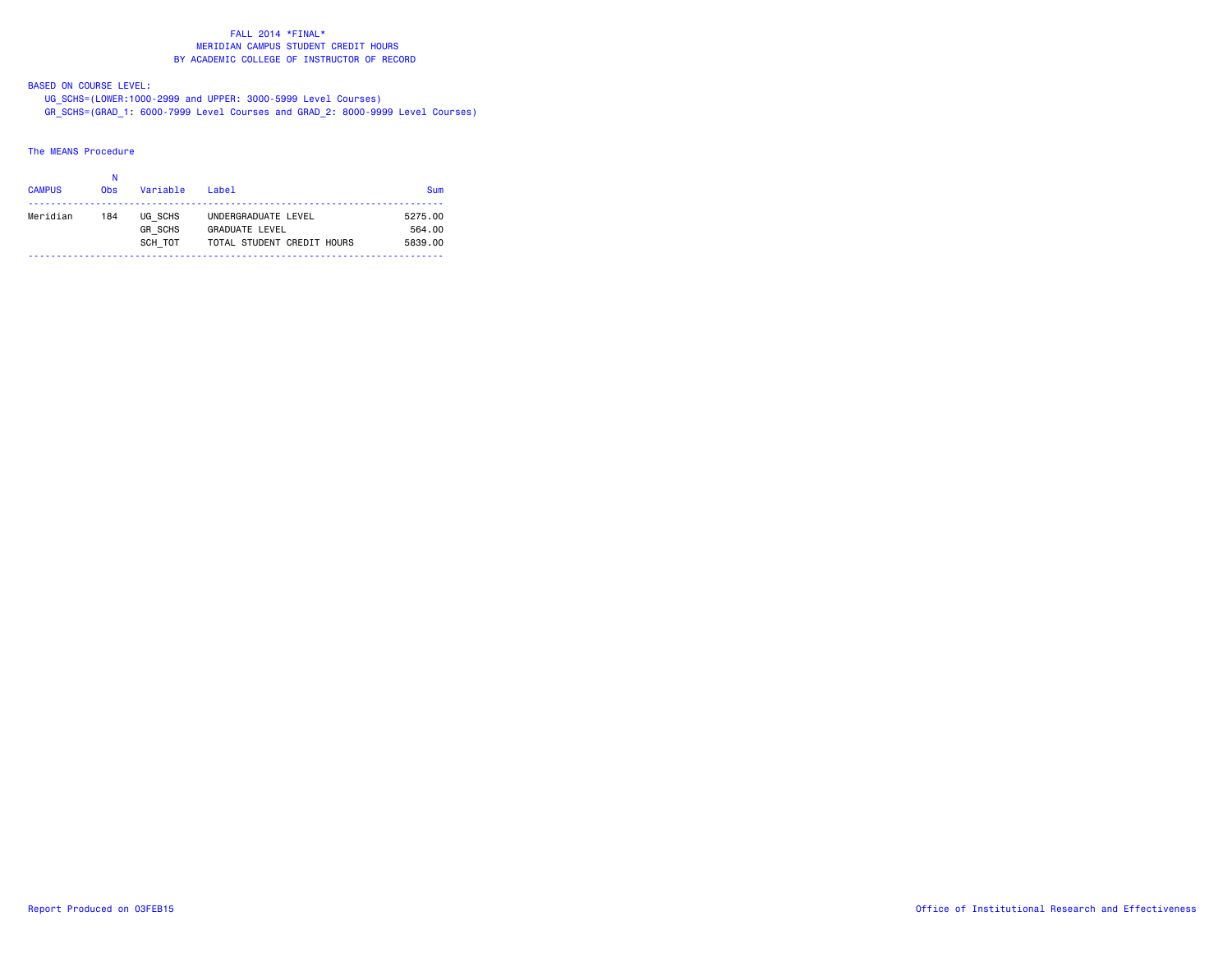#### FALL 2014 \*FINAL\* MERIDIAN CAMPUS STUDENT CREDIT HOURSBY ACADEMIC COLLEGE OF INSTRUCTOR OF RECORD

# BASED ON COURSE LEVEL:

UG\_SCHS=(LOWER:1000-2999 and UPPER: 3000-5999 Level Courses)

GR\_SCHS=(GRAD\_1: 6000-7999 Level Courses and GRAD\_2: 8000-9999 Level Courses)

### The MEANS Procedure

| <b>ACADEMIC COLLEGE</b> | <b>Obs</b> | Variable                  | Label                                               | Sum               |
|-------------------------|------------|---------------------------|-----------------------------------------------------|-------------------|
| Arts & Sciences         | 85         | UG SCHS<br>GR SCHS        | UNDERGRADUATE LEVEL<br><b>GRADUATE LEVEL</b>        | 2973.00<br>111.00 |
|                         |            | SCH TOT                   | TOTAL STUDENT CREDIT HOURS                          | 3084.00           |
| <b>Business</b>         | 21         | UG SCHS                   | UNDERGRADUATE LEVEL                                 | 1124.00           |
|                         |            | <b>GR SCHS</b><br>SCH TOT | <b>GRADUATE LEVEL</b><br>TOTAL STUDENT CREDIT HOURS | 0.00<br>1124.00   |
|                         |            |                           |                                                     |                   |
| Education               | 78         | UG SCHS                   | UNDERGRADUATE LEVEL                                 | 1178.00           |
|                         |            | GR SCHS<br>SCH TOT        | <b>GRADUATE LEVEL</b><br>TOTAL STUDENT CREDIT HOURS | 453.00<br>1631,00 |
|                         |            |                           |                                                     |                   |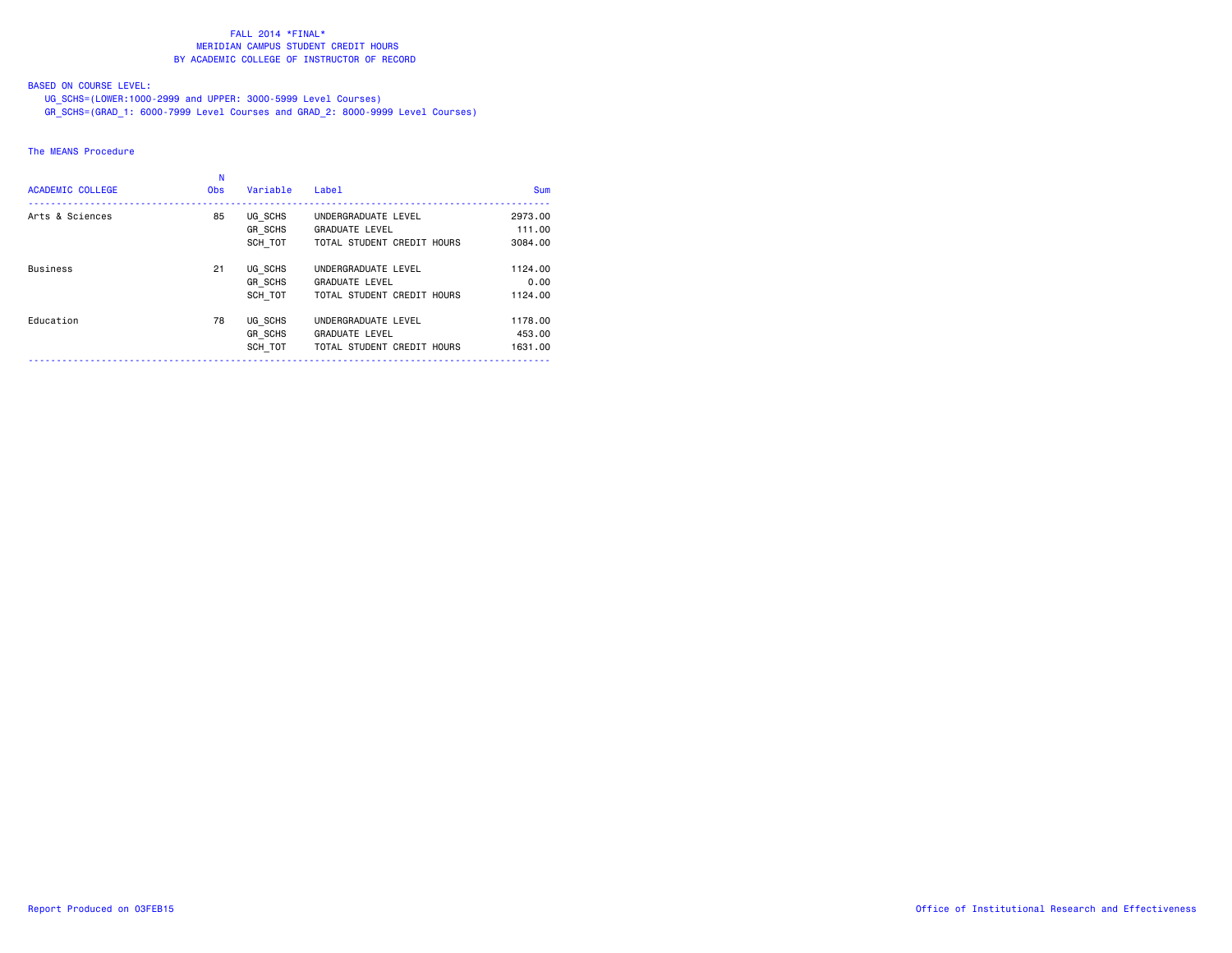### FALL 2014 \*FINAL\***MERIDIAN CAMPUS STUDENT CREDIT HOURS** BY ACADEMIC COLLEGE OF INSTRUCTOR OF RECORD

# BASED ON COURSE LEVEL:

 UG\_SCHS=(LOWER:1000-2999 and UPPER: 3000-5999 Level Courses \*\*Excludes CVM 5000-5999 Level Courses\*\*) GR\_SCHS=(GRAD\_1: 6000-7999 Level Courses and GRAD\_2: 8000-9999 Level Courses)

| <b>ACADEMIC DEPARTMENT</b>                 | <b>UNDERGRADUATE</b><br><b>LEVEL</b> | <b>GRADUATE</b><br>LEVEL | <b>TOTAL</b> |
|--------------------------------------------|--------------------------------------|--------------------------|--------------|
|                                            |                                      |                          |              |
| Anthropology & Middle Eastern Cultures     | 66.00                                | 0.00                     | 66.00        |
| Biological Sciences                        | 243.00                               | 0.00                     | 243.00       |
| Classical & Modern Languages & Literatures | 48.00                                | 0.00                     | 48.00        |
| Communication                              | 243.00                               | 3.00                     | 246.00       |
| English                                    | 274.00                               | 9.00                     | 283.00       |
| Geosciences                                | 153.00                               | 0.00                     | 153.00       |
| History                                    | 342.00                               | 45.00                    | 387.00       |
| Mathematics & Statistics                   | 156.00                               | 0.00                     | 156.00       |
| Philosophy & Religion                      | 78.00                                | 0.00                     | 78.00        |
| Psychology                                 | 431.00                               | 45.00                    | 476.00       |
| Sociology                                  | 939.00                               | 9.00                     | 948,00       |
|                                            |                                      |                          |              |
|                                            | 2973.00                              | 111.00                   | 3084.00      |
|                                            | ==============                       | ==============           | ==========   |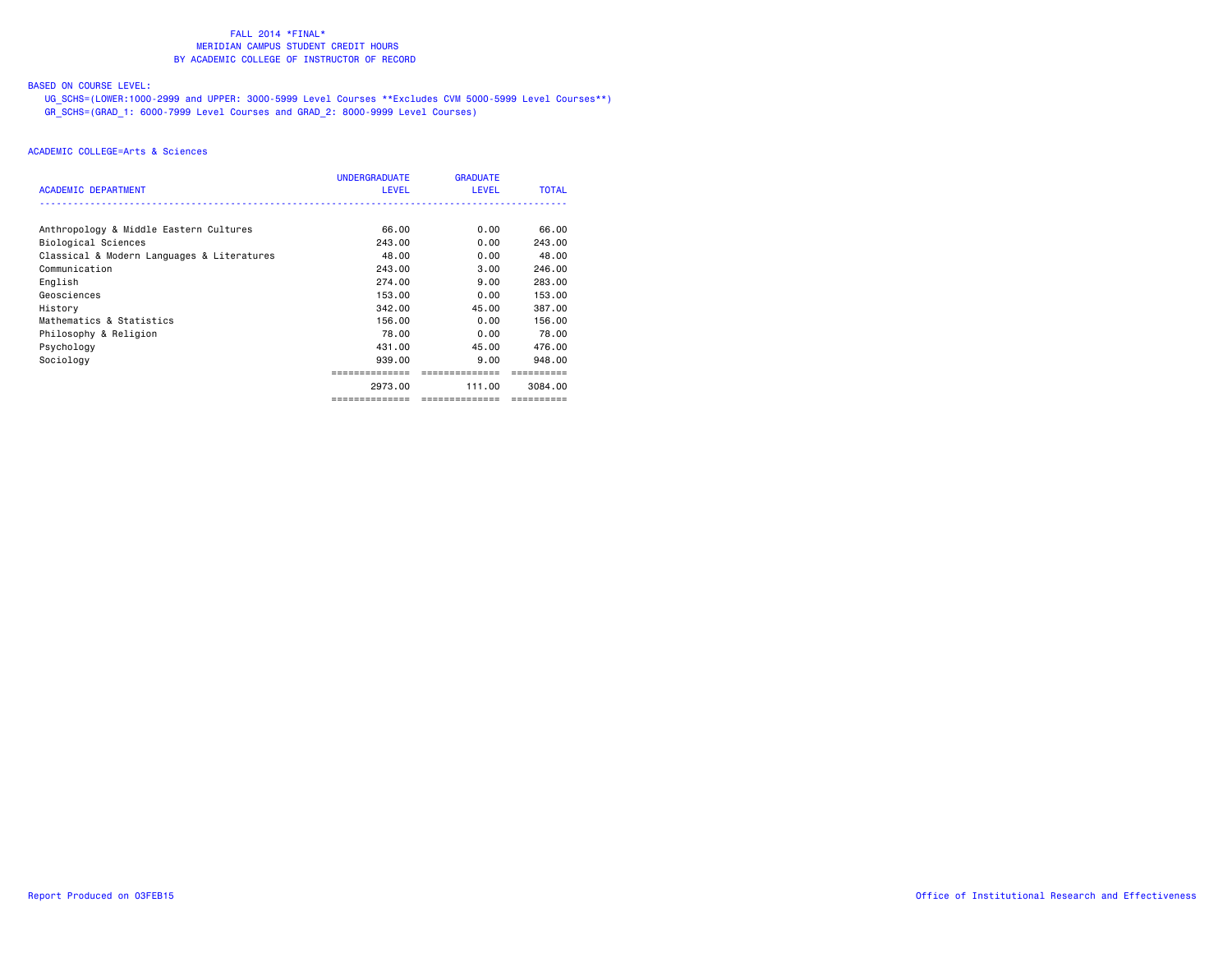### FALL 2014 \*FINAL\***MERIDIAN CAMPUS STUDENT CREDIT HOURS** BY ACADEMIC COLLEGE OF INSTRUCTOR OF RECORD

# BASED ON COURSE LEVEL:

 UG\_SCHS=(LOWER:1000-2999 and UPPER: 3000-5999 Level Courses \*\*Excludes CVM 5000-5999 Level Courses\*\*) GR\_SCHS=(GRAD\_1: 6000-7999 Level Courses and GRAD\_2: 8000-9999 Level Courses)

| ACADEMIC DEPARTMENT                                                                 | <b>UNDERGRADUATE</b><br><b>LEVEL</b> | <b>GRADUATE</b><br>LEVEL | <b>TOTAL</b>     |
|-------------------------------------------------------------------------------------|--------------------------------------|--------------------------|------------------|
| Finance & Economics                                                                 | 72.00                                | 0.00                     | 72.00            |
| Management & Information Systems<br>Marketing, Quantitative Analysis & Business Law | 641.00<br>186.00                     | 0.00<br>0.00             | 641.00<br>186.00 |
| School of Accountancy                                                               | 225.00                               | 0.00                     | 225.00           |
|                                                                                     | 1124.00                              | 0.00                     | 1124.00          |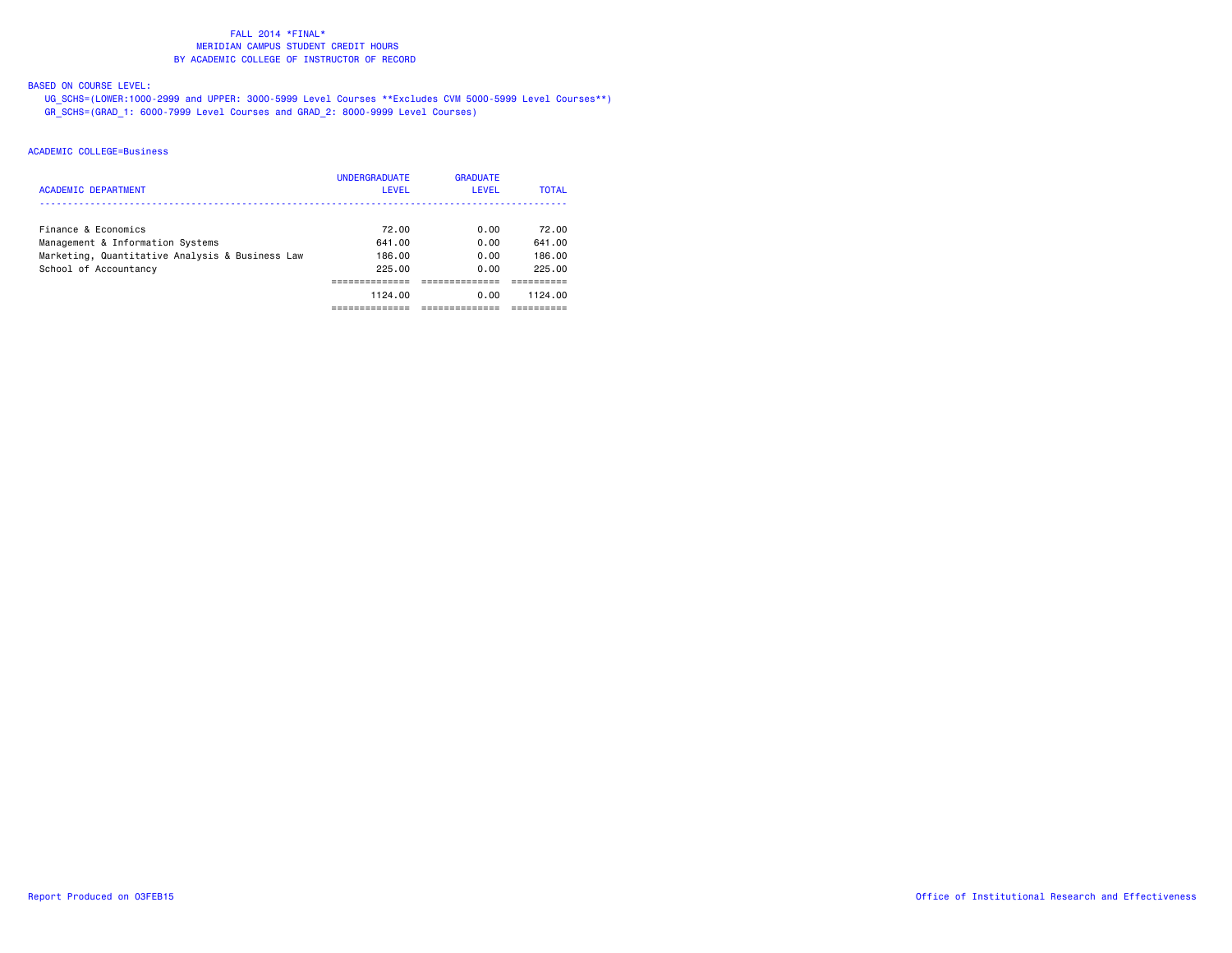### FALL 2014 \*FINAL\***MERIDIAN CAMPUS STUDENT CREDIT HOURS** BY ACADEMIC COLLEGE OF INSTRUCTOR OF RECORD

# BASED ON COURSE LEVEL:

 UG\_SCHS=(LOWER:1000-2999 and UPPER: 3000-5999 Level Courses \*\*Excludes CVM 5000-5999 Level Courses\*\*) GR\_SCHS=(GRAD\_1: 6000-7999 Level Courses and GRAD\_2: 8000-9999 Level Courses)

| <b>ACADEMIC DEPARTMENT</b>                  | <b>UNDERGRADUATE</b><br>LEVEL | <b>GRADUATE</b><br>LEVEL | <b>TOTAL</b> |
|---------------------------------------------|-------------------------------|--------------------------|--------------|
| Counseling & Educational Psychology         | 48.00                         | 287.00                   | 335.00       |
| Curriculum, Instruction & Special Education | 1013.00                       | 106.00                   | 1119.00      |
| Kinesiology                                 | 96.00                         | 0.00                     | 96.00        |
| Leadership and Foundations                  | 21.00                         | 60.00                    | 81.00        |
|                                             |                               |                          |              |
|                                             | 1178.00                       | 453.00                   | 1631.00      |
|                                             |                               |                          |              |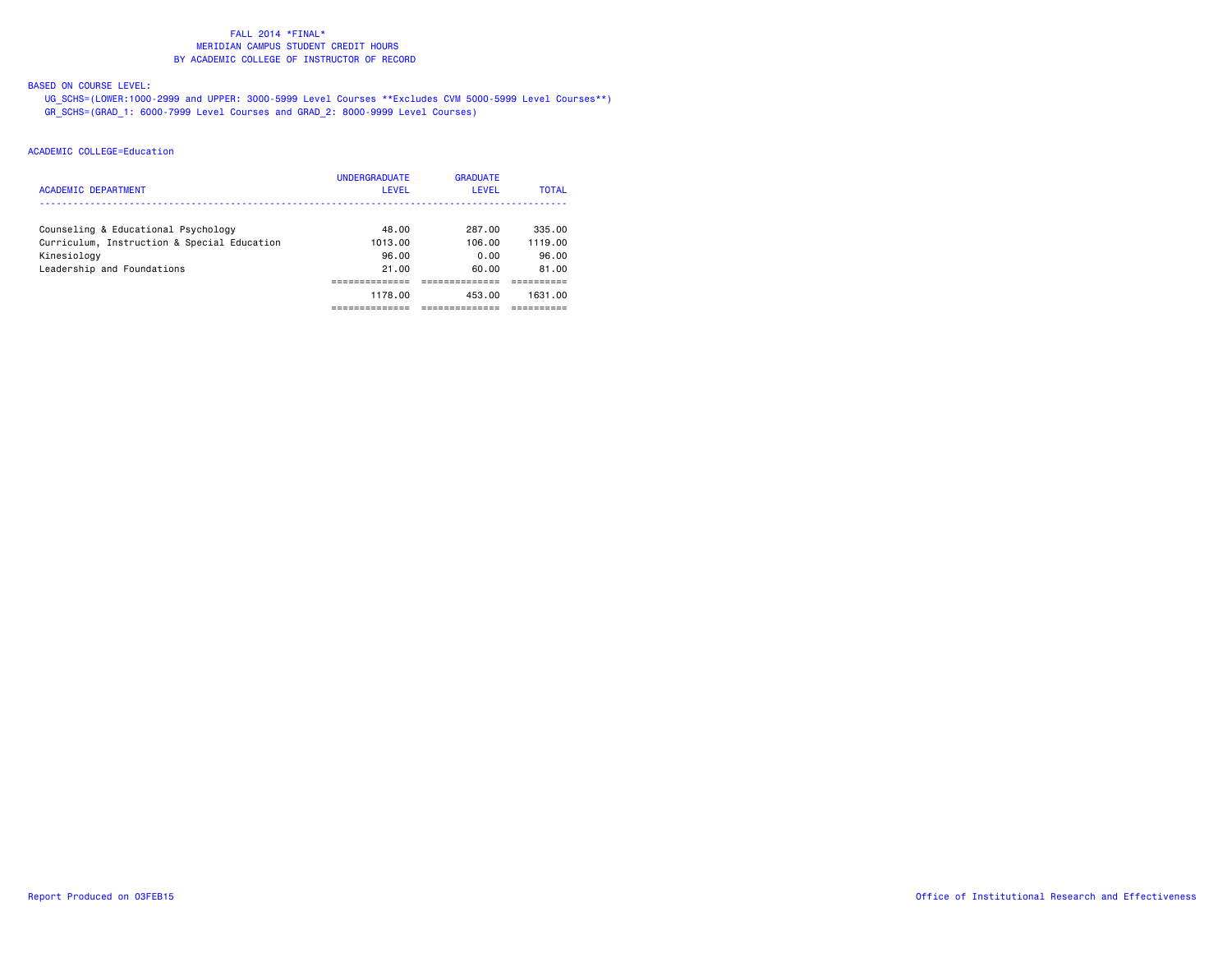| <b>ACADEMIC DEPARTMENT</b>                           | <b>Instructor Name</b> | Rank     | <b>Tenure</b><br><b>Status</b> | Course<br>Cip# | <b>CRN</b> | Course # Sec Type Title |       | Crs |                   | Inst<br>Per | <b>UG</b><br><b>SCHS</b> | <b>GR</b><br><b>SCHS</b> | Total<br><b>SCHS</b>  |
|------------------------------------------------------|------------------------|----------|--------------------------------|----------------|------------|-------------------------|-------|-----|-------------------|-------------|--------------------------|--------------------------|-----------------------|
| Anthropology & Middle Eastern Cultures Turner, James |                        | Lecturer | Non-Ten Track                  | 450201         |            | 33610 AN 2203           | 201 C |     | Racial Minorities | 1.00        | 66.00<br>.               | 0.00                     | 66.00<br>.            |
|                                                      |                        |          |                                |                |            |                         |       |     |                   |             | 66.00                    | 0.00                     | 66.00                 |
|                                                      |                        |          |                                |                |            |                         |       |     |                   |             | ========                 | ========                 | ==========            |
| Anthropology & Middle Eastern Cultures               |                        |          |                                |                |            |                         |       |     |                   |             | 66.00                    | 0.00                     | 66.00                 |
| ===================================                  |                        |          |                                |                |            |                         |       |     |                   |             |                          |                          | $=$ = = = = = = = = = |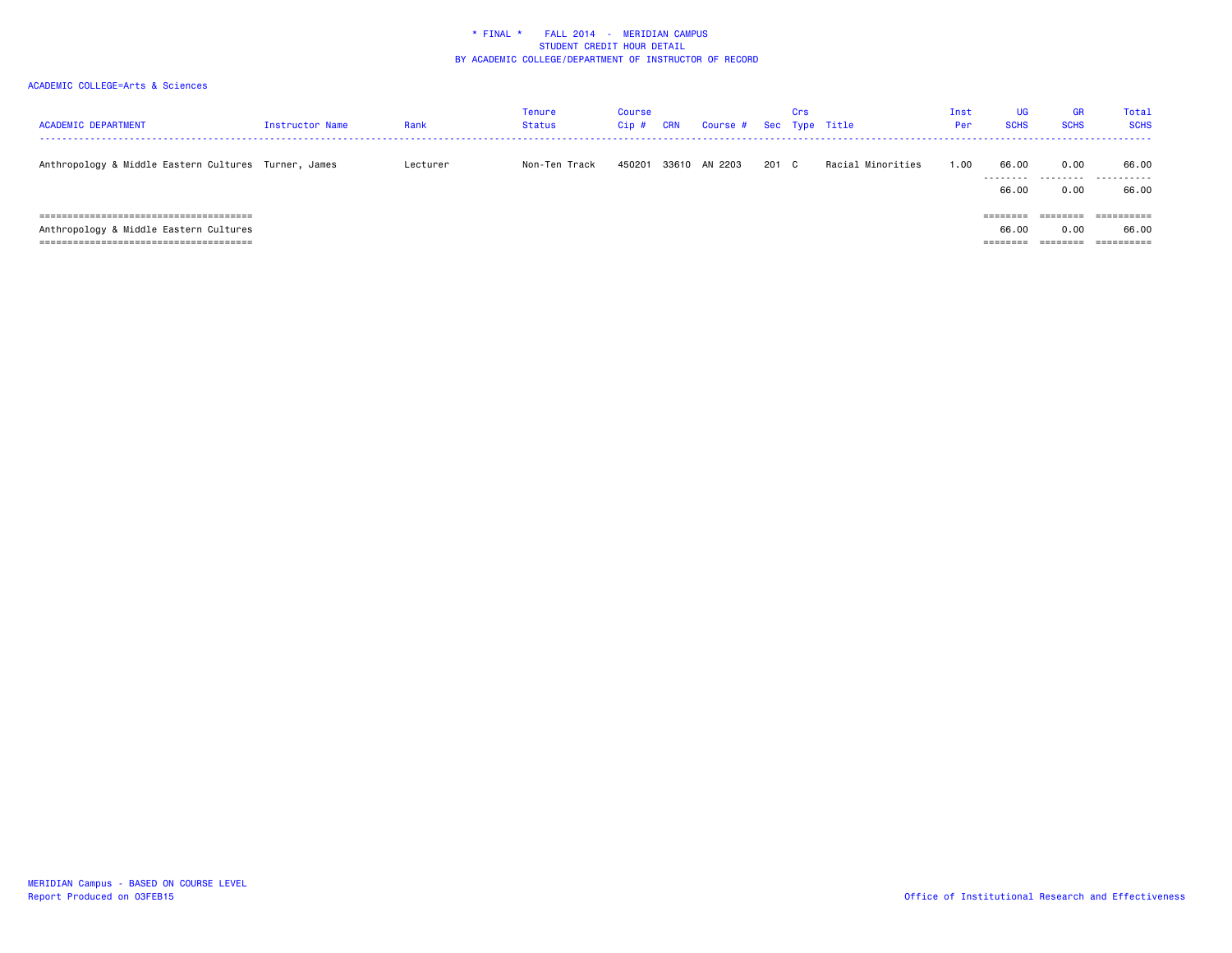| <b>ACADEMIC DEPARTMENT</b> | Instructor Name | Rank       | Tenure<br><b>Status</b> | <b>Course</b><br>$Cip$ # | <b>CRN</b> | Course #                         |                | Crs | Sec Type Title                                  | Inst<br>Per | <b>UG</b><br><b>SCHS</b> | <b>GR</b><br><b>SCHS</b> | Total<br><b>SCHS</b> |
|----------------------------|-----------------|------------|-------------------------|--------------------------|------------|----------------------------------|----------------|-----|-------------------------------------------------|-------------|--------------------------|--------------------------|----------------------|
| Biological Sciences        | Fogarty, Jarrod | Instructor | Non-Ten Track           | 269999                   |            | 34450 BIO 2503<br>34478 BIO 4990 | 201 C<br>201 B |     | Environmental Qual<br>Special Topic in BIO 1.00 | 1.00        | 39.00<br>24.00           | 0.00<br>0.00             | 39.00<br>24.00       |
|                            |                 |            |                         |                          | 35238      | BIO 4000                         | 201 I          |     | Directed Indiv Study 1.00                       |             | 3.00                     | 0.00                     | 3.00                 |
|                            |                 |            |                         | 270501                   | 33747      | MA 2113                          | 201 C          |     | Intro to Stats                                  | 1.00        | 33.00                    | 0.00                     | 33.00                |
|                            |                 |            |                         |                          |            | 33748 MA 2113                    | 202 C          |     | Intro to Stats                                  | 1.00        | 72.00                    | 0.00                     | 72.00                |
|                            |                 |            |                         |                          |            | 33792 ST 2113                    | 201 C          |     | Intro to Stats                                  | 1.00        | 36.00                    | 0.00                     | 36.00                |
|                            |                 |            |                         |                          |            | 33793 ST 2113                    | 202 C          |     | Intro to Stats                                  | 1.00        | 36.00                    | 0.00                     | 36.00                |
|                            |                 |            |                         |                          |            |                                  |                |     |                                                 |             |                          | -----                    | - - - - - -          |
|                            |                 |            |                         |                          |            |                                  |                |     |                                                 |             | 243,00                   | 0.00                     | 243,00               |
|                            |                 |            |                         |                          |            |                                  |                |     |                                                 |             |                          |                          |                      |
|                            |                 |            |                         |                          |            |                                  |                |     |                                                 |             | ========                 | ========                 | ==========           |
| Biological Sciences        |                 |            |                         |                          |            |                                  |                |     |                                                 |             | 243,00                   | 0.00                     | 243,00               |
|                            |                 |            |                         |                          |            |                                  |                |     |                                                 |             |                          | ========                 | ==========           |
|                            |                 |            |                         |                          |            |                                  |                |     |                                                 |             |                          |                          |                      |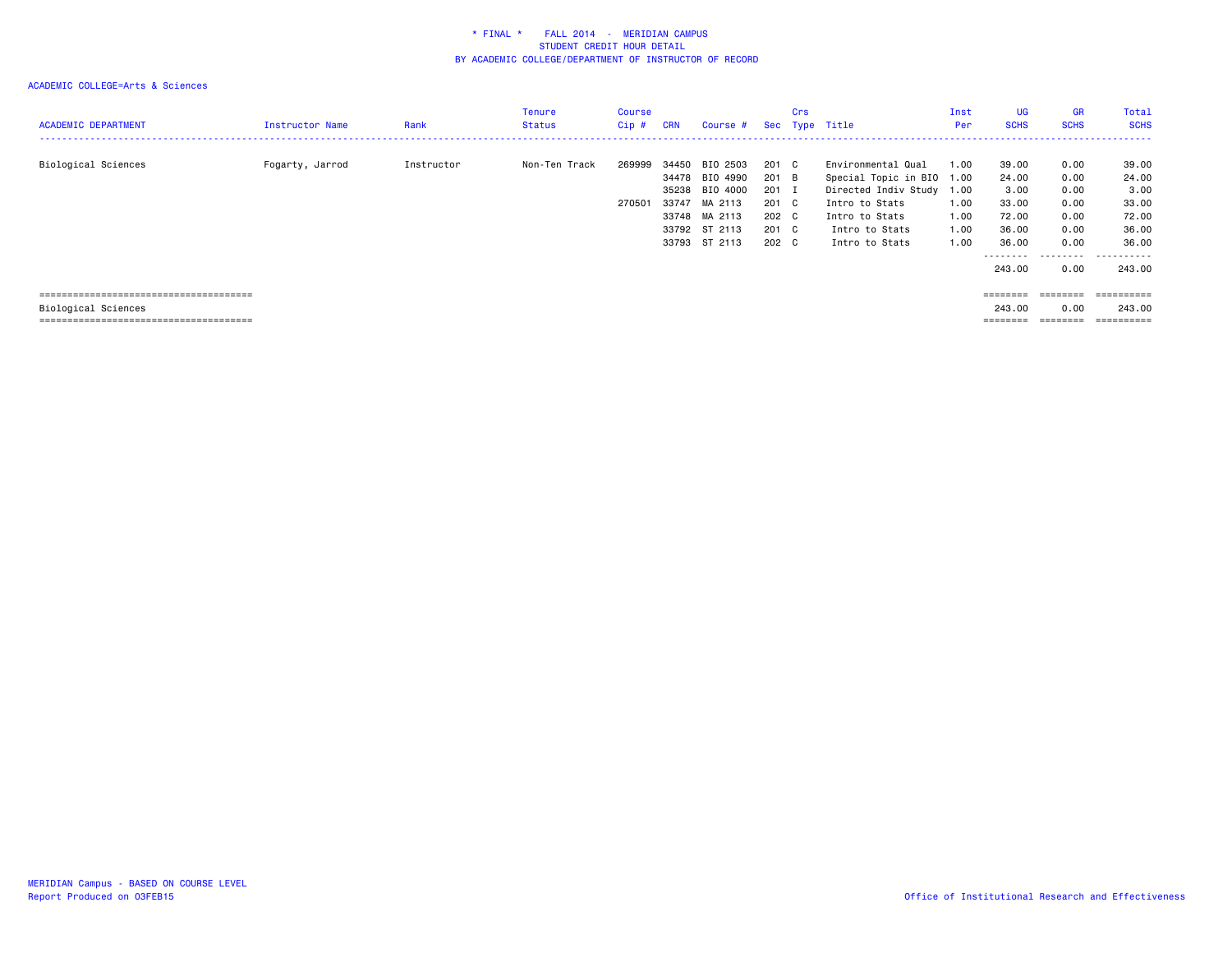| <b>ACADEMIC DEPARTMENT</b>                            | <b>Instructor Name</b> | Rank     | Tenure<br>Status | Course<br>$Cip$ # | <b>CRN</b> | Course # |       | Crs | Sec Type Title            | Inst<br>Per | <b>UG</b><br><b>SCHS</b>      | <b>GR</b><br><b>SCHS</b>              | <b>Total</b><br><b>SCHS</b> |
|-------------------------------------------------------|------------------------|----------|------------------|-------------------|------------|----------|-------|-----|---------------------------|-------------|-------------------------------|---------------------------------------|-----------------------------|
| Classical & Modern Languages & Literat Calderon, Beth |                        | Lecturer | Non-Ten Track    | 169999            | 34446      | FLS 2990 | 201 C |     | Special Topic In FLS 1.00 |             | 48.00<br>---------<br>48.00   | 0.00<br>---------<br>0.00             | 48.00<br>.<br>48.00         |
| Classical & Modern Languages & Literat                |                        |          |                  |                   |            |          |       |     |                           |             | ========<br>48.00<br>======== | $=$ = = = = = = =<br>0.00<br>======== | 48.00                       |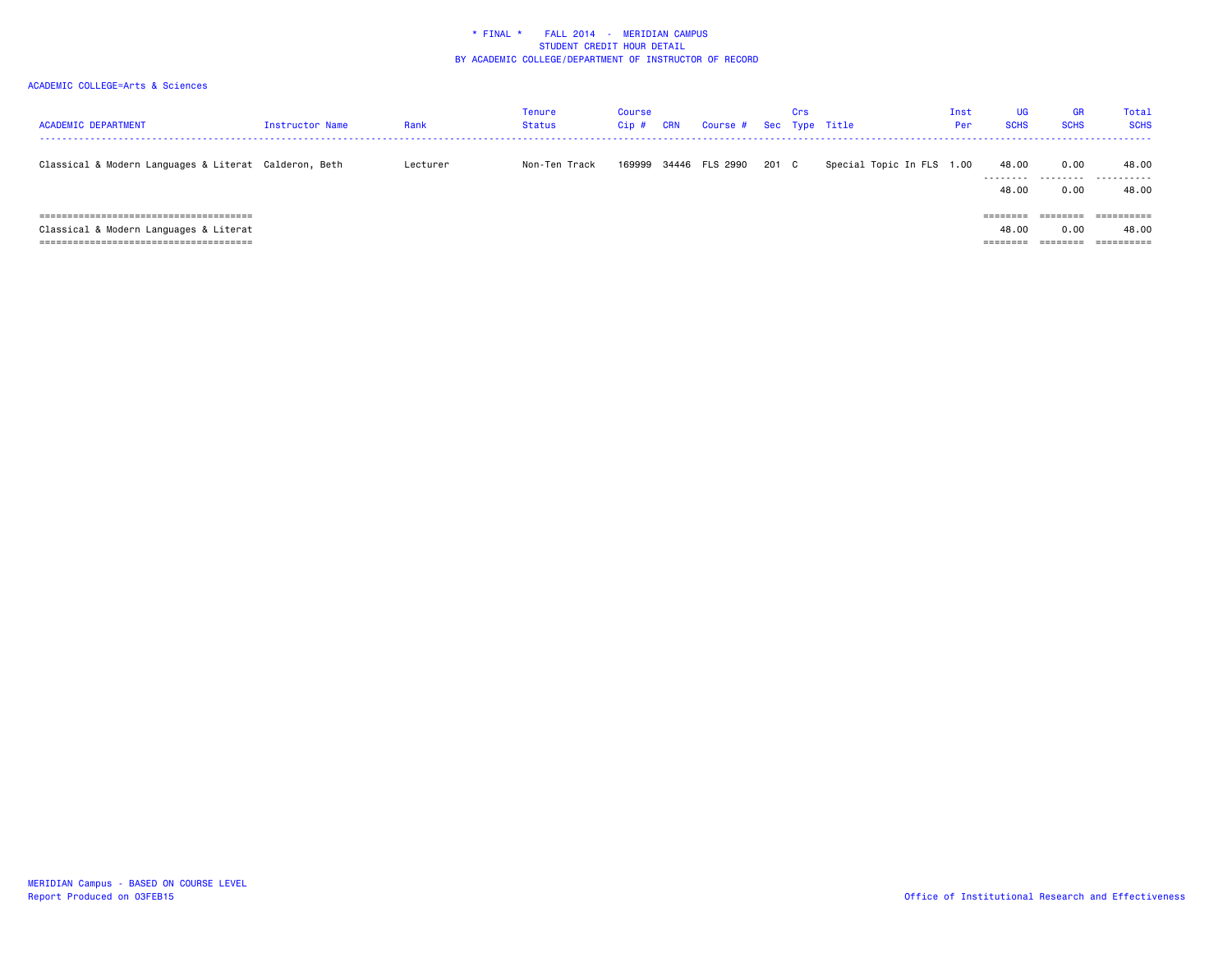|                            |                        |                             | <b>Tenure</b> | <b>Course</b> |            |                      |               | Crs |                           | Inst | <b>UG</b>          | <b>GR</b>        | Total                  |
|----------------------------|------------------------|-----------------------------|---------------|---------------|------------|----------------------|---------------|-----|---------------------------|------|--------------------|------------------|------------------------|
| <b>ACADEMIC DEPARTMENT</b> | <b>Instructor Name</b> | Rank                        | <b>Status</b> | Cip#          | <b>CRN</b> | Course #             | <b>Sec</b>    |     | Type Title                | Per  | <b>SCHS</b>        | <b>SCHS</b>      | <b>SCHS</b>            |
| Communication              | Anthony, Kelli         | Instructor                  | Non-Ten Track | 090101        | 33627      | CO 3833              | 201 C         |     | Interviewing              | 1.00 | 30.00              | 0.00             | 30.00                  |
|                            |                        |                             |               |               | 34474      | CO 1223              | 202 C         |     | Intro Comm Theory         | 1.00 | 27.00              | 0.00             | 27.00                  |
|                            |                        |                             |               | 090401        | 33621      | CO 1403              | 201 C         |     | Intro Mass Media          | 1.00 | 30.00              | 0.00             | 30.00                  |
|                            |                        |                             |               |               |            |                      |               |     |                           |      | ---------<br>87.00 | .<br>0.00        | 87.00                  |
|                            | Denton, Raymond        | Lecturer                    | Non-Ten Track | 090101        | 33620      | CO 1223              | 201 C         |     | Intro Comm Theory         | 1.00 | 60.00              | 0.00             | 60.00                  |
|                            |                        |                             |               |               | 36363      | CO 7000              | 201 I         |     | Directed Indiv Study 1.00 |      | 0.00               | 3.00             | 3.00                   |
|                            |                        |                             |               | 090701        | 33632      | CO 4373              | 201 C         |     | Prac In Tv News           | 1.00 | 3.00               | 0.00             | 3.00                   |
|                            |                        |                             |               |               |            | 34473 CO 2333        | 201 C         |     | Tv Production             | 1.00 | 60.00<br>--------- | 0.00<br>-----    | 60.00                  |
|                            |                        |                             |               |               |            |                      |               |     |                           |      | 123,00             | 3.00             | 126.00                 |
|                            | Forde, John            | Associate Professor Tenured |               |               |            | 090900 33625 CO 3803 | $201 \quad C$ |     | Prin Public Relation 1.00 |      | 18.00              | 0.00             | 18.00<br>.             |
|                            |                        |                             |               |               |            |                      |               |     |                           |      | ---------<br>18.00 | -----<br>0.00    | $- - -$<br>18.00       |
|                            | Smith, Glenn           | Associate Professor Tenured |               |               |            | 231304 34833 CO 4253 | $201 \quad C$ |     | Elements Of Persuasn 1.00 |      | 3.00               | 0.00             | 3.00                   |
|                            |                        |                             |               |               |            |                      |               |     |                           |      | ---------<br>3.00  | .<br>0.00        | 3.00                   |
|                            | Williams, Kevin        | Associate Professor Tenured |               |               |            | 090102 33631 CO 4323 | $201 \quad C$ |     | Mass Media-Society        | 1.00 | 12.00              | 0.00             | 12.00                  |
|                            |                        |                             |               |               |            |                      |               |     |                           |      | ---------<br>12.00 | --------<br>0.00 | $\frac{1}{2}$<br>12.00 |
|                            |                        |                             |               |               |            |                      |               |     |                           |      | ========           | ========         | ==========             |
| Communication              |                        |                             |               |               |            |                      |               |     |                           |      | 243.00             | 3.00             | 246.00                 |
|                            |                        |                             |               |               |            |                      |               |     |                           |      | ========           | ========         | ==========             |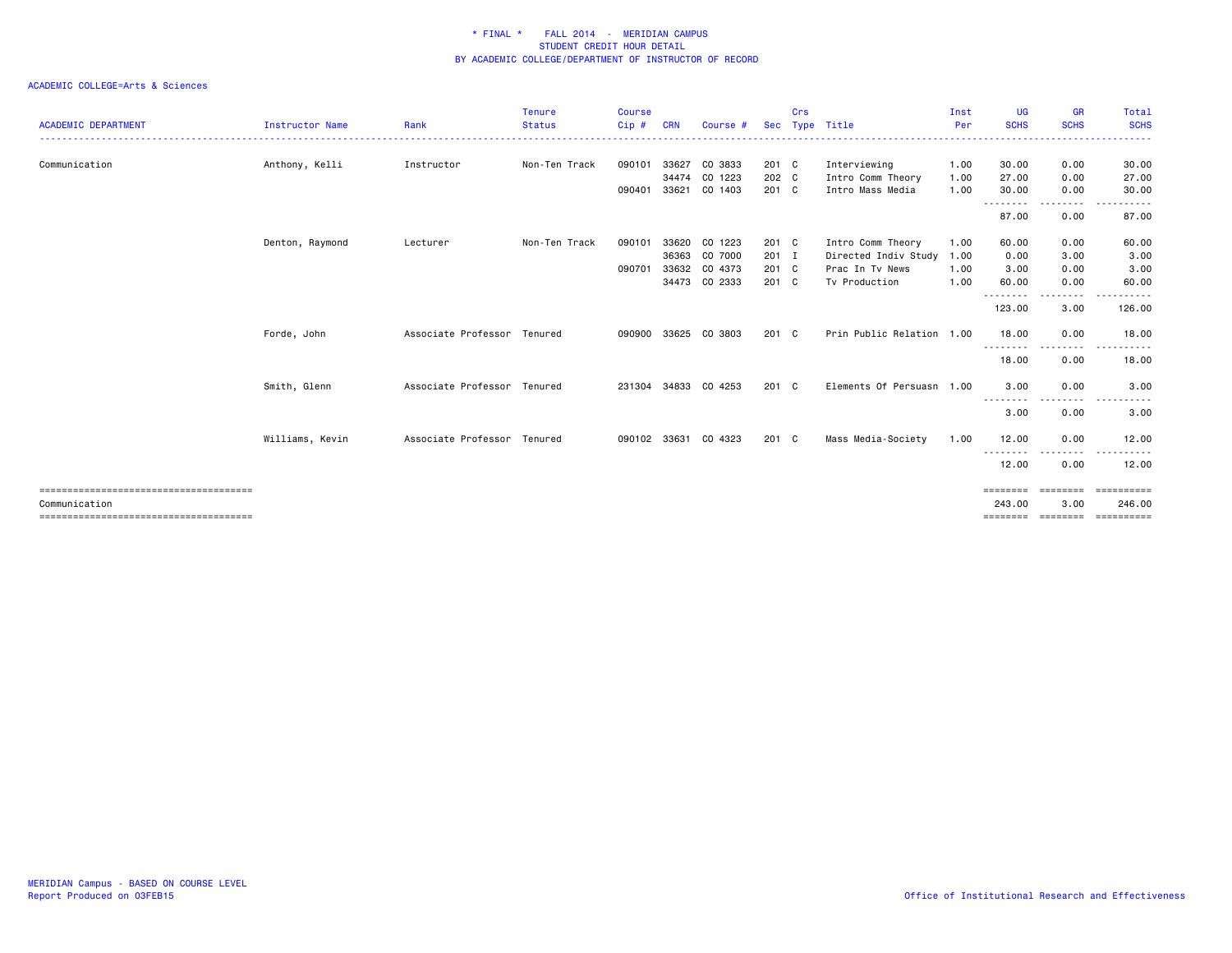| <b>ACADEMIC DEPARTMENT</b> | Instructor Name                  | Rank                        | Tenure<br><b>Status</b> | <b>Course</b><br>Cip# | <b>CRN</b> | Course #             | <b>Sec</b> | Crs | Type Title                | Inst<br>Per | <b>UG</b><br><b>SCHS</b> | <b>GR</b><br><b>SCHS</b>                                                                                                                                                | Total<br><b>SCHS</b> |
|----------------------------|----------------------------------|-----------------------------|-------------------------|-----------------------|------------|----------------------|------------|-----|---------------------------|-------------|--------------------------|-------------------------------------------------------------------------------------------------------------------------------------------------------------------------|----------------------|
| English                    | Harmon Threatt, Elizabe Lecturer |                             | Non-Ten Track           |                       |            | 231302 33710 EN 3303 | 201 C      |     | Creative Writing          | 1.00        | 57.00                    | 0.00                                                                                                                                                                    | 57.00                |
|                            |                                  |                             |                         |                       |            |                      |            |     |                           |             | --------<br>57.00        | $- - -$<br>$\frac{1}{2} \left( \frac{1}{2} \right) \left( \frac{1}{2} \right) \left( \frac{1}{2} \right) \left( \frac{1}{2} \right) \left( \frac{1}{2} \right)$<br>0.00 | 57.00                |
|                            | Kelley, James                    | Associate Professor Tenured |                         | 050201                |            | 34456 EN 4343        | 201 C      |     | African American Lit 1.00 |             | 21.00                    | 0.00                                                                                                                                                                    | 21.00                |
|                            |                                  |                             |                         | 230701                | 34459      | EN 6343              | 201 C      |     | African American Lit 1.00 |             | 0.00                     | 3.00                                                                                                                                                                    | 3.00                 |
|                            |                                  |                             |                         |                       | 36293      | EN 6833              | 201 C      |     | American Short Story 1.00 |             | 0.00                     | 6.00                                                                                                                                                                    | 6.00                 |
|                            |                                  |                             |                         | 231301                | 34430      | EN 3414              | 201 B      |     | Crit Writ/Resrch Lit 1.00 |             | 28.00                    | 0.00                                                                                                                                                                    | 28.00                |
|                            |                                  |                             |                         |                       | 36291      | EN 4111              | 201 C      |     | Portfol & Reflec Wri 1.00 |             | 1.00                     | 0.00                                                                                                                                                                    | 1.00                 |
|                            |                                  |                             |                         | 231401                | 33709      | EN 2434              | 201 C      |     | Literature And Film       | 1.00        | 32.00                    | 0.00                                                                                                                                                                    | 32.00                |
|                            |                                  |                             |                         |                       |            | 231404 36292 EN 4833 | 201 C      |     | American Short Story 1.00 |             | 3.00                     | 0.00                                                                                                                                                                    | 3.00                 |
|                            |                                  |                             |                         |                       |            |                      |            |     |                           |             | <u>.</u><br>85.00        | .<br>9.00                                                                                                                                                               | 94.00                |
|                            | Slimp, Cynthia                   | Lecturer                    | Non-Ten Track           | 231401                | 34783      | EN 2273              | 201 C      |     | World Literature Bef 1.00 |             | 69.00                    | 0.00                                                                                                                                                                    | 69.00                |
|                            |                                  |                             |                         |                       |            | 36660 EN 2283        | 201 C      |     | World Literature Aft 1.00 |             | 3.00                     | 0.00                                                                                                                                                                    | 3.00                 |
|                            |                                  |                             |                         | 231402 34426          |            | EN 2253              | 201 C      |     | American Lit After 1 1.00 |             | 36.00                    | 0.00                                                                                                                                                                    | 36.00                |
|                            |                                  |                             |                         |                       |            |                      |            |     |                           |             | 108.00                   | 0.00                                                                                                                                                                    | 108.00               |
|                            | Slimp, Stephen                   | Lecturer                    | Non-Ten Track           |                       |            | 230801 34444 EN 4513 | 201 C      |     | Shakespeare               | 1.00        | 24.00                    | 0.00                                                                                                                                                                    | 24.00                |
|                            |                                  |                             |                         |                       |            |                      |            |     |                           |             | .<br>24.00               | 0.00                                                                                                                                                                    | 24.00                |
|                            |                                  |                             |                         |                       |            |                      |            |     |                           |             | ========                 | eeeeeee                                                                                                                                                                 | ==========           |
| English                    |                                  |                             |                         |                       |            |                      |            |     |                           |             | 274.00<br>========       | 9.00<br>========                                                                                                                                                        | 283,00<br>========== |
|                            |                                  |                             |                         |                       |            |                      |            |     |                           |             |                          |                                                                                                                                                                         |                      |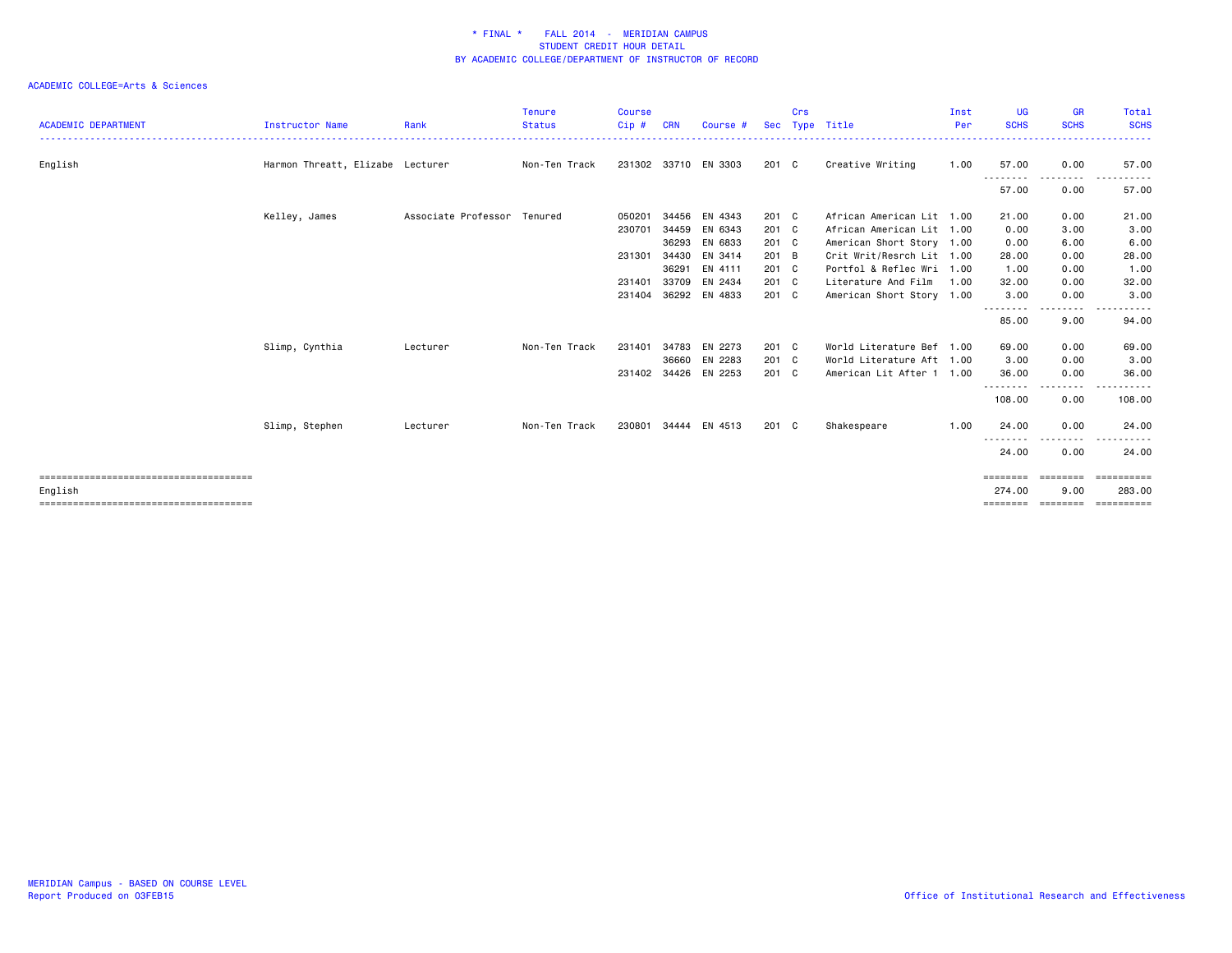| <b>ACADEMIC DEPARTMENT</b>             | Instructor Name | Rank     | <b>Tenure</b><br><b>Status</b> | Course<br>$Cip$ # | <b>CRN</b> | Course # Sec Type Title |       | Crs |                     | Inst<br>Per | <b>UG</b><br><b>SCHS</b> | <b>GR</b><br><b>SCHS</b> | Total<br><b>SCHS</b><br>. |
|----------------------------------------|-----------------|----------|--------------------------------|-------------------|------------|-------------------------|-------|-----|---------------------|-------------|--------------------------|--------------------------|---------------------------|
| Geosciences                            | Elliott, Jack   | Lecturer | Non-Ten Track                  | 450701            |            | 34443 GR 4990           | 201 C |     | Special Topic In GR | 1.00        | 57.00<br>.               | 0.00                     | 57.00                     |
|                                        |                 |          |                                |                   |            |                         |       |     |                     |             | 57.00                    | 0.00                     | 57.00                     |
|                                        | Weeks, Brittany | Lecturer | Non-Ten Track                  | 400601            | 33726      | GG 1111                 | 201 L |     | Earth Science I Lab | 1.00        | 15.00                    | 0.00                     | 15.00                     |
|                                        |                 |          |                                |                   | 33727      | GG 1113                 | 201 C |     | Survey Earth Sci I  | 1.00        | 81.00                    | 0.00                     | 81.00                     |
|                                        |                 |          |                                |                   |            |                         |       |     |                     |             | ---------<br>96.00       | 0.00                     | .<br>96.00                |
|                                        |                 |          |                                |                   |            |                         |       |     |                     |             | ========                 | ========                 | -==========               |
| Geosciences                            |                 |          |                                |                   |            |                         |       |     |                     |             | 153,00                   | 0.00                     | 153.00                    |
| -------------------------------------- |                 |          |                                |                   |            |                         |       |     |                     |             |                          |                          | ==========                |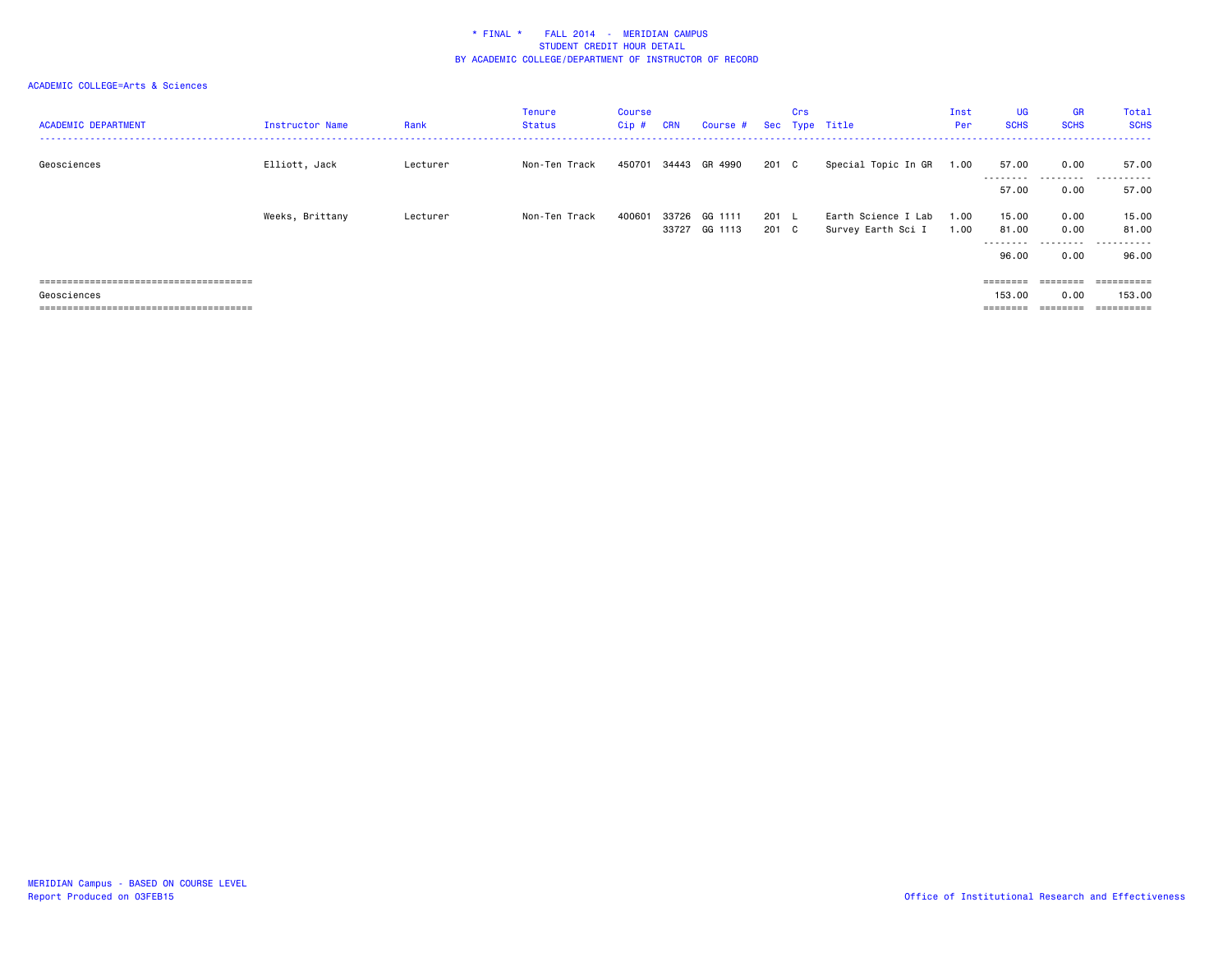|                            |                  |                             | <b>Tenure</b>  | Course |            |                      |            | Crs |                           | Inst | <b>UG</b>                | <b>GR</b>               | Total                |
|----------------------------|------------------|-----------------------------|----------------|--------|------------|----------------------|------------|-----|---------------------------|------|--------------------------|-------------------------|----------------------|
| <b>ACADEMIC DEPARTMENT</b> | Instructor Name  | Rank                        | <b>Status</b>  | Cip#   | <b>CRN</b> | Course #             | <b>Sec</b> |     | Type Title                | Per  | <b>SCHS</b>              | <b>SCHS</b>             | <b>SCHS</b>          |
| History                    | Bates, Toby      | Associate Professor Tenured |                | 050107 | 34421      | HI 3853              | 201 C      |     | US & Latin America        | 1.00 | 51.00                    | 0.00                    | 51.00                |
|                            |                  |                             |                | 050299 | 34461      | HI 4373              | 201 C      |     | Hist Mod Civ Rts Mvt 1.00 |      | 87.00                    | 0.00                    | 87.00                |
|                            |                  |                             |                | 450801 | 34435      | HI 6263              | 201 C      |     | Amrca's Viet Nam War 1.00 |      | 0.00                     | 3.00                    | 3.00                 |
|                            |                  |                             |                |        | 34462      | HI 6373              | 201 C      |     | Hist Mod Civ Rts Mvt 1.00 |      | 0.00                     | 9.00                    | 9.00                 |
|                            |                  |                             |                |        |            | 540102 34434 HI 4263 | 201 C      |     | Amrca's Viet Nam War 1.00 |      | 81.00<br>. <u>.</u>      | 0.00<br>.               | 81.00                |
|                            |                  |                             |                |        |            |                      |            |     |                           |      | 219.00                   | 12.00                   | 231.00               |
|                            | Holley, Brady    | Lecturer                    | Non-Ten Track  | 540101 | 34476      | HI 8773              | 201 C      |     | Issues in Women's Hi 1.00 |      | 0.00                     | 9.00                    | 9.00                 |
|                            |                  |                             |                |        |            | 540104 33739 HI 4653 | 201 C      |     | Hist Science & Tech       | 1.00 | 6.00<br>--------         | 0.00<br>$\frac{1}{2}$   | 6.00                 |
|                            |                  |                             |                |        |            |                      |            |     |                           |      | 6.00                     | 9.00                    | 15.00                |
|                            | Mitchell, Dennis | Professor                   | Tenured        |        |            | 540101 33732 HI 3333 | 201 C      |     | Mississippi History       | 1.00 | 45.00<br><u>.</u>        | 0.00<br>----            | 45.00                |
|                            |                  |                             |                |        |            |                      |            |     |                           |      | 45.00                    | 0.00                    | 45.00                |
|                            | Senaga, Karen    | Grad Teach Assist           | Not Applicable | 450801 | 33743      | HI 6313              | 201 C      |     | The New South             | 1.00 | 0.00                     | 9.00                    | 9.00                 |
|                            |                  |                             |                |        |            | 540102 33737 HI 4313 | 201 C      |     | The New South             | 1.00 | 39.00                    | 0.00                    | 39.00                |
|                            |                  |                             |                |        |            |                      |            |     |                           |      | . <b>.</b><br>39.00      | 9.00                    | 48.00                |
|                            | Warrick, Alyssa  | Grad Teach Assist           | Not Applicable | 050201 | 33738      | HI 4363              | 201 C      |     | Afro-Am History & Cu 1.00 |      | 33.00                    | 0.00                    | 33.00                |
|                            |                  |                             |                | 450801 |            | 33744 HI 6363        | 201 C      |     | Afro-Am History & Cu 1.00 |      | 0.00                     | 15.00<br>.              | 15.00                |
|                            |                  |                             |                |        |            |                      |            |     |                           |      | --------<br>33.00        | 15.00                   | 48.00                |
| History                    |                  |                             |                |        |            |                      |            |     |                           |      | <b>EEEEEEE</b><br>342.00 | <b>EEEEEEE</b><br>45.00 | ==========<br>387.00 |
|                            |                  |                             |                |        |            |                      |            |     |                           |      |                          |                         | ==========           |
|                            |                  |                             |                |        |            |                      |            |     |                           |      |                          |                         |                      |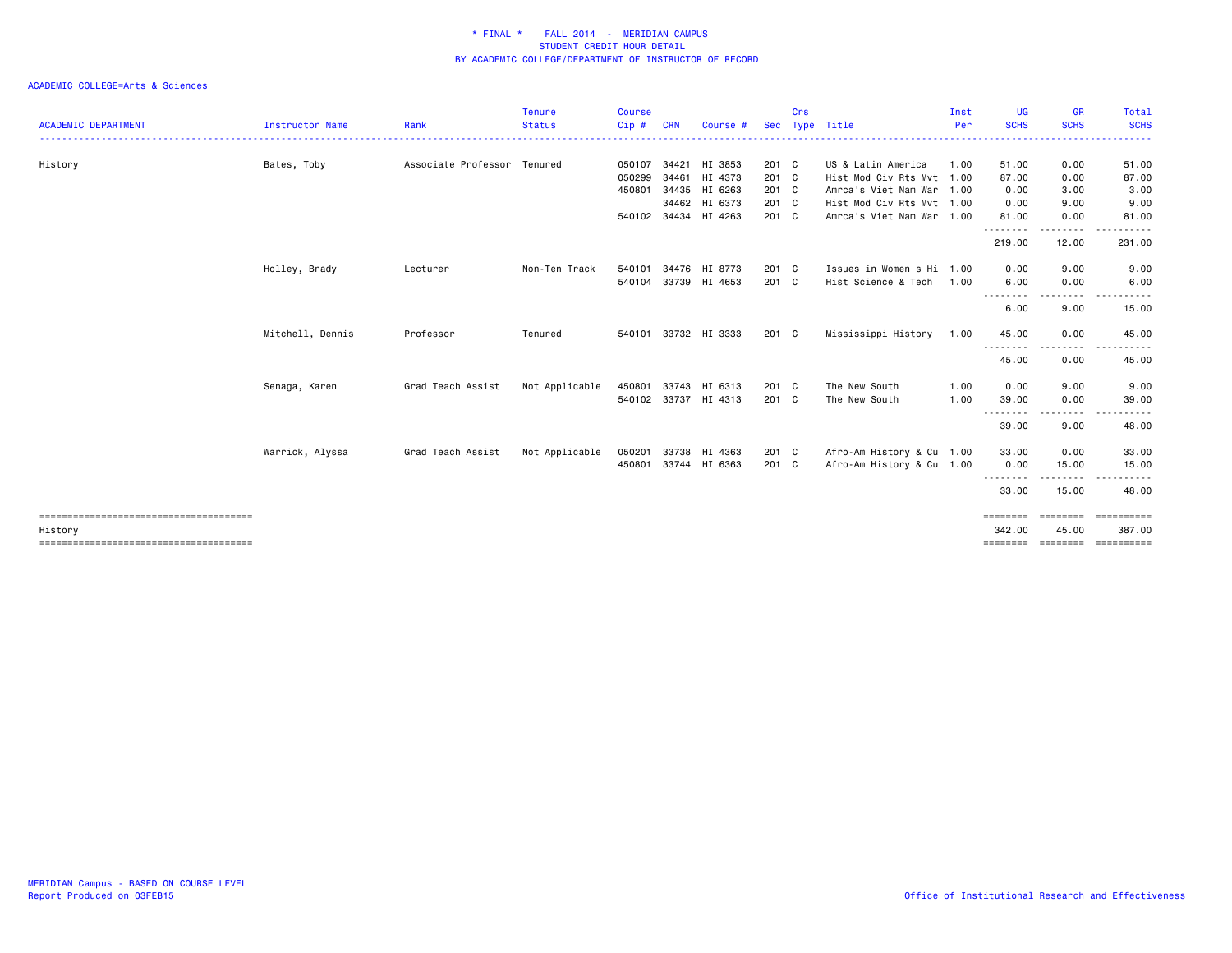| <b>ACADEMIC DEPARTMENT</b> | <b>Instructor Name</b> | Rank                          | <b>Tenure</b><br><b>Status</b> | Course<br>Cip# | <b>CRN</b> | Course # Sec Type Title |       | Crs |                     | Inst<br>Per | <b>UG</b><br><b>SCHS</b> | <b>GR</b><br><b>SCHS</b> | <b>Total</b><br><b>SCHS</b> |
|----------------------------|------------------------|-------------------------------|--------------------------------|----------------|------------|-------------------------|-------|-----|---------------------|-------------|--------------------------|--------------------------|-----------------------------|
| Mathematics & Statistics   | Ge, Lin                | Assistant Professor Ten Track |                                | 270101         | 33746      | MA 1613                 | 201 C |     | Cal Bus & Life Sc I | 1.00        | 30.00                    | 0.00                     | 30.00                       |
|                            |                        |                               |                                | 521302 33615   |            | BQA 3113                | 201 C |     | Intro Bus Stat Meth | 1.00        | 36.00                    | 0.00                     | 36.00                       |
|                            |                        |                               |                                |                |            | 33616 BQA 3123          | 201 C |     | Bus Stat Methods II | 1.00        | 90.00                    | 0.00                     | 90.00                       |
|                            |                        |                               |                                |                |            |                         |       |     |                     |             | 156.00                   | 0.00                     | .<br>156.00                 |
|                            |                        |                               |                                |                |            |                         |       |     |                     |             |                          | ========                 | ==========                  |
| Mathematics & Statistics   |                        |                               |                                |                |            |                         |       |     |                     |             | 156.00                   | 0.00                     | 156.00                      |
|                            |                        |                               |                                |                |            |                         |       |     |                     |             | ========                 | ========                 | ==========                  |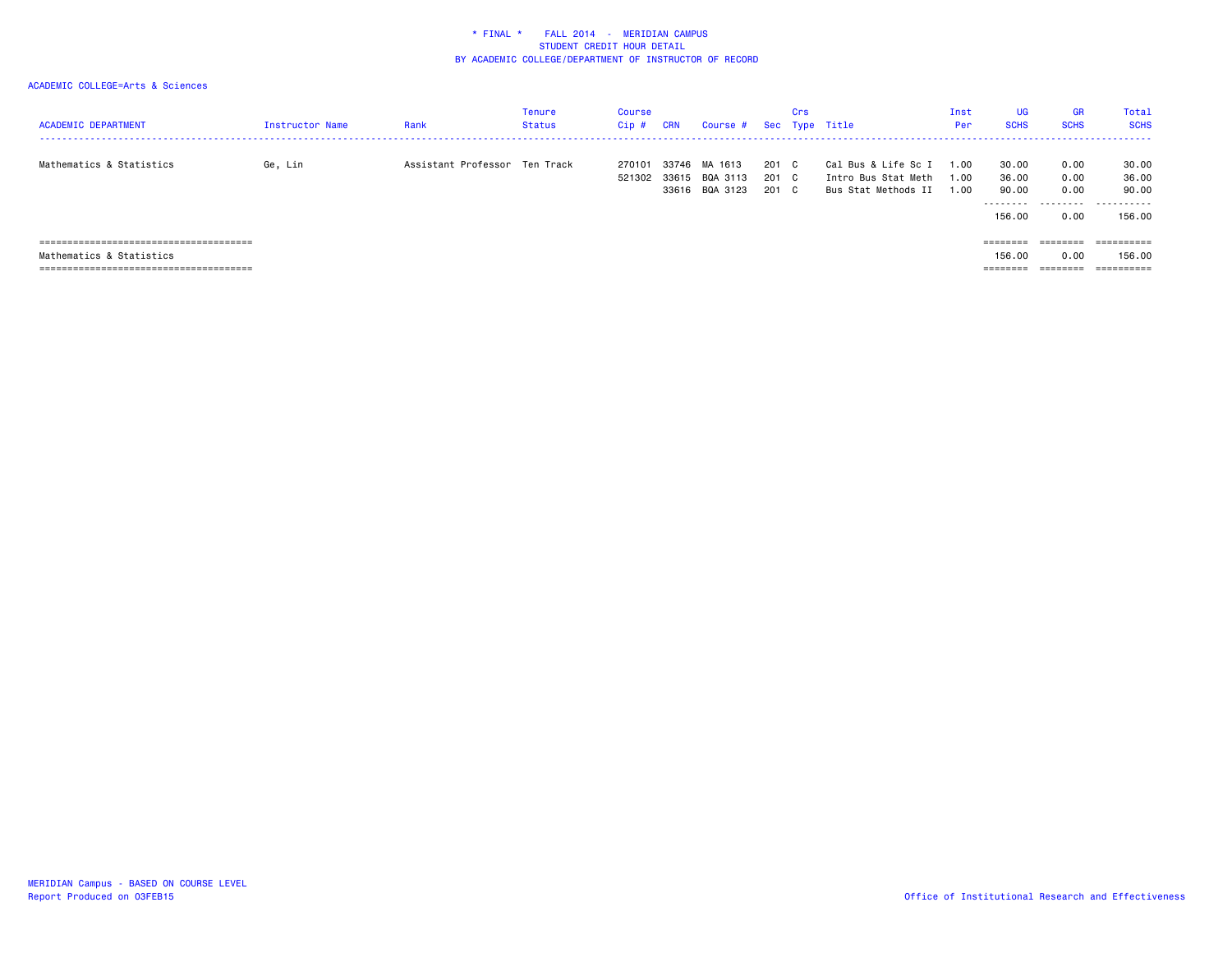| <b>ACADEMIC DEPARTMENT</b> | <b>Instructor Name</b> | Rank       | <b>Tenure</b><br><b>Status</b> | Course<br>Cip# | <b>CRN</b> | Course # Sec Type Title    |                | Crs |                                       | Inst<br>Per  | <b>UG</b><br><b>SCHS</b> | <b>GR</b><br><b>SCHS</b> | <b>Total</b><br><b>SCHS</b> |
|----------------------------|------------------------|------------|--------------------------------|----------------|------------|----------------------------|----------------|-----|---------------------------------------|--------------|--------------------------|--------------------------|-----------------------------|
| Philosophy & Religion      | Johnson, Gregory       | Instructor | Non-Ten Track                  | 380101         | 34823      | 34472 PHI 1103<br>PHI 3323 | 201 C<br>201 C |     | Intro To Philosophy<br>Medical Ethics | 1.00<br>1.00 | 30.00<br>18,00           | 0.00<br>0.00             | 30.00<br>18.00              |
|                            |                        |            |                                |                |            | 35770 PHI 1103             | 202 C          |     | Intro To Philosophy                   | 1.00         | 30.00                    | 0.00                     | 30.00                       |
|                            |                        |            |                                |                |            |                            |                |     |                                       |              | 78.00                    | 0.00                     | .<br>78.00                  |
|                            |                        |            |                                |                |            |                            |                |     |                                       |              | ========                 | ========                 | ==========                  |
| Philosophy & Religion      |                        |            |                                |                |            |                            |                |     |                                       |              | 78.00                    | 0.00                     | 78.00                       |
|                            |                        |            |                                |                |            |                            |                |     |                                       |              | ========                 | ========                 | ==========                  |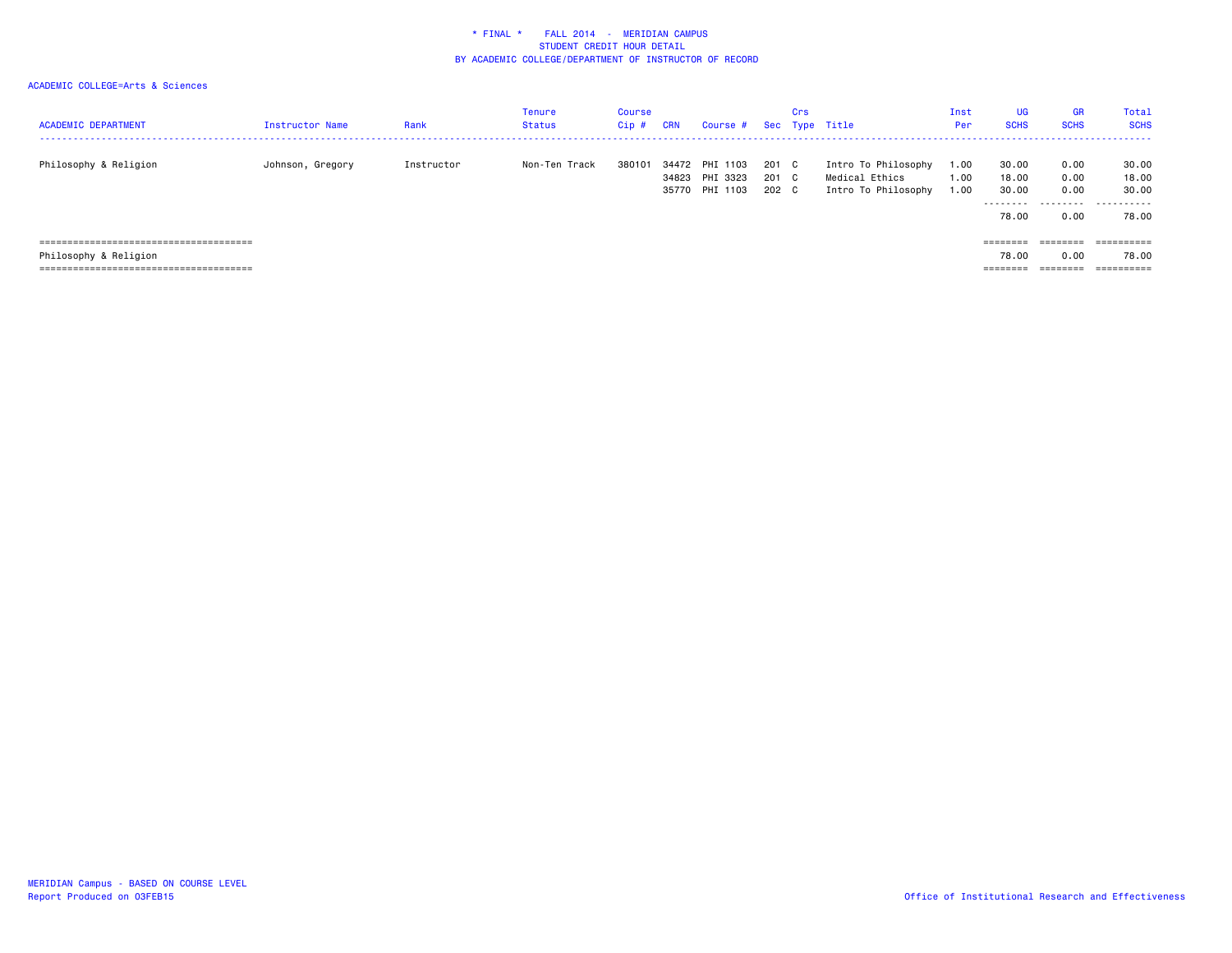|                            |                   |                               | <b>Tenure</b> | <b>Course</b> |            |                |               | Crs |                           | Inst | <b>UG</b>                | <b>GR</b>               | Total                |
|----------------------------|-------------------|-------------------------------|---------------|---------------|------------|----------------|---------------|-----|---------------------------|------|--------------------------|-------------------------|----------------------|
| <b>ACADEMIC DEPARTMENT</b> | Instructor Name   | Rank                          | <b>Status</b> | Cip#          | <b>CRN</b> | Course #       |               |     | Sec Type Title            | Per  | <b>SCHS</b>              | <b>SCHS</b>             | <b>SCHS</b>          |
| Psychology                 | Cooper, Stephanie | Lecturer                      | Non-Ten Track | 422703 34428  |            | PSY 4343       | 201 C         |     | Clinical Child Psych 1.00 |      | 54.00                    | 0.00                    | 54.00                |
|                            |                   |                               |               |               | 35117      | PSY 3803       | 201 C         |     | Int Dev Psychology        | 1.00 | 27.00                    | 0.00                    | 27.00                |
|                            |                   |                               |               |               |            |                |               |     |                           |      | .<br>81.00               | <u>--------</u><br>0.00 | 81.00                |
|                            | Gier, Vicki       | Associate Professor Tenured   |               | 420101        | 34453      | PSY 6423       | 201 C         |     | Sensation/Perception 1.00 |      | 0.00                     | 6.00                    | 6.00                 |
|                            |                   |                               |               | 422701        | 35119      | PSY 3713       | $201 \quad C$ |     | Cognitive Psychology 1.00 |      | 12.00                    | 0.00                    | 12.00                |
|                            |                   |                               |               | 422706        | 34452      | PSY 4423       | 201 C         |     | Sensation/Perception 1.00 |      | 39.00                    | 0.00                    | 39.00                |
|                            |                   |                               |               | 422707        |            | 34424 PSY 3203 | 201 C         |     | Psy Of Gender Differ 1.00 |      | 36.00                    | 0.00                    | 36.00                |
|                            |                   |                               |               |               |            |                |               |     |                           |      | <u>.</u><br>87.00        | 6.00                    | 93.00                |
|                            | Shumate, James    | Lecturer                      | Non-Ten Track | 190705        | 33636      | COE 6713       | 201 C         |     | Issues In Aging           | 1.00 | 0.00                     | 6.00                    | 6.00                 |
|                            |                   |                               |               | 301101        | 34354      | COE 4713       | 201 C         |     | Issues In Aging           | 1.00 | 15.00                    | 0.00                    | 15.00                |
|                            |                   |                               |               | 421801        | 35704      | PSY 3343       | 201 C         |     | Psych Of Learning         | 1.00 | 6.00                     | 0.00                    | 6.00                 |
|                            |                   |                               |               | 422708        | 33768      | PSY 3104       | 201 C         |     | Introductory Psychol      | 1.00 | 68.00                    | 0.00                    | 68.00                |
|                            |                   |                               |               | 422803        | 34468      | PSY 4223       | 201 C         |     | Drug Use And Abuse        | 1.00 | 69.00                    | 0.00                    | 69.00                |
|                            |                   |                               |               | 429999        | 34469      | PSY 6223       | 201 C         |     | Drug Use And Abuse        | 1.00 | 0.00                     | 12.00                   | 12.00                |
|                            |                   |                               |               | 511501        | 33647      | COE 8773       | 201 C         |     | Counsel Chem Dep Cli 1.00 |      | 0.00                     | 21.00                   | 21.00                |
|                            |                   |                               |               |               |            |                |               |     |                           |      | .<br>158.00              | -----<br>39.00          | 197.00               |
|                            | Wilson, Rodney    | Assistant Professor Ten Track |               | 420101        | 34429      | PSY 3413       | 201 C         |     | Human Sexual Behavio 1.00 |      | 78.00                    | 0.00                    | 78.00                |
|                            |                   |                               |               | 422801        |            | 33772 PSY 4333 | $201 \quad C$ |     | Intro Clinical Psych 1.00 |      | 27.00                    | 0.00                    | 27.00                |
|                            |                   |                               |               |               |            |                |               |     |                           |      | .<br>105.00              | 0.00                    | 105.00               |
|                            |                   |                               |               |               |            |                |               |     |                           |      | $=$ = = = = = = =        | $=$ = = = = = = =       | EEEEEEEEE            |
| Psychology                 |                   |                               |               |               |            |                |               |     |                           |      | 431,00<br><b>EEEEEEE</b> | 45.00<br>---------      | 476.00<br>========== |
|                            |                   |                               |               |               |            |                |               |     |                           |      |                          |                         |                      |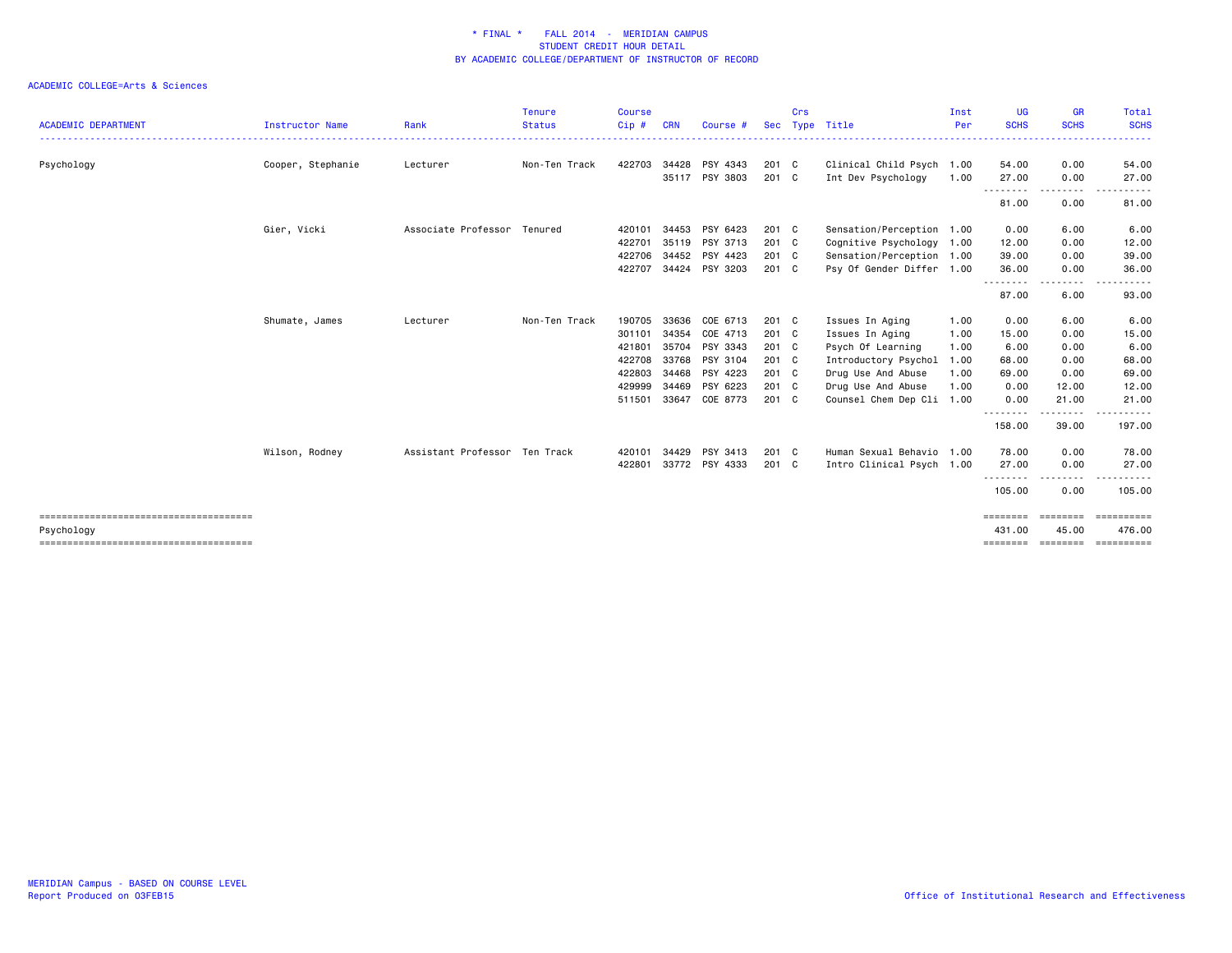| <b>ACADEMIC DEPARTMENT</b> | <b>Instructor Name</b> | Rank                              | <b>Tenure</b><br><b>Status</b> | Course<br>Cip# | <b>CRN</b> | Course #      | <b>Sec</b> | Crs | Type Title                 | Inst<br>Per | <b>UG</b><br><b>SCHS</b> | <b>GR</b><br><b>SCHS</b> | <b>Total</b><br><b>SCHS</b> |
|----------------------------|------------------------|-----------------------------------|--------------------------------|----------------|------------|---------------|------------|-----|----------------------------|-------------|--------------------------|--------------------------|-----------------------------|
|                            |                        |                                   |                                |                |            |               |            |     |                            |             |                          |                          |                             |
| Sociology                  | Carr, Rhonda           | Assistant Professor Non-Ten Track |                                | 440701         | 33795      | SW 2313       | 201 C      |     | Int Soc Work/Soc Wel 1.00  |             | 105.00                   | 0.00                     | 105.00                      |
|                            |                        |                                   |                                |                | 34454      | SW 4663       | 201 C      |     | Admin in Social Work 1.00  |             | 36.00                    | 0.00                     | 36.00                       |
|                            |                        |                                   |                                |                |            | 34634 SW 2303 | 201 C      |     | Welfare Policy I           | 1.00        | 105.00<br>. <b>.</b> .   | 0.00<br>.                | 105.00                      |
|                            |                        |                                   |                                |                |            |               |            |     |                            |             | 246.00                   | 0.00                     | 246.00                      |
|                            | Cook, Amanda           | Lecturer                          | Non-Ten Track                  | 450401         | 33651      | CRM 3603      | $201$ C    |     | Criminological Theor 1.00  |             | 54.00                    | 0.00                     | 54.00                       |
|                            |                        |                                   |                                |                | 34432      | CRM 3503      | 201 C      |     | Violence In The U.S. 1.00  |             | 87.00                    | 0.00                     | 87.00                       |
|                            |                        |                                   |                                |                | 34464      | CRM 3343      | 201 C      |     | Gender, Crime & Justi 1.00 |             | 72.00                    | 0.00                     | 72.00                       |
|                            |                        |                                   |                                |                | 36204      | CRM 4513      | 201 C      |     | Correctional Systems 1.00  |             | 3.00                     | 0.00                     | 3.00                        |
|                            |                        |                                   |                                | 451101         | 34433      | SO 3503       | $201$ C    |     | Violence In The U.S. 1.00  |             | 9.00                     | 0.00                     | 9.00                        |
|                            |                        |                                   |                                |                | 35336      | SO 4803       | 201 C      |     | Social Research Prac 1.00  |             | 27.00                    | 0.00                     | 27.00                       |
|                            |                        |                                   |                                |                |            | 36016 SO 6403 | 201 C      |     | Sociology of Gender        | 0.49        | 0.00                     | 1.47                     | 1.47                        |
|                            |                        |                                   |                                |                |            |               |            |     |                            |             | .<br>252.00              | 1.47                     | 253.47                      |
|                            | Savage, Angela         | Instructor                        | Non-Ten Track                  | 440701         | 33798      | SW 3523       | 201 C      |     | Social Work Pract II 1.00  |             | 63,00                    | 0.00                     | 63.00                       |
|                            |                        |                                   |                                |                | 33799      | SW 3533       | 201 C      |     | Soc Work w/Commun &        | 1.00        | 66.00                    | 0.00                     | 66.00                       |
|                            |                        |                                   |                                |                |            | 33802 SW 4713 | 201 S      |     | Sen Sem Social Work        | 1.00        | 66.00                    | 0.00                     | 66.00                       |
|                            |                        |                                   |                                |                |            |               |            |     |                            |             | .<br>195.00              | 0.00                     | 195.00                      |
|                            | Swindell, Marian       | Associate Professor Tenured       |                                | 440701         | 33796      | SW 3003       | 201 C      |     | Populations at-risk        | 1.00        | 132.00                   | 0.00                     | 132.00                      |
|                            |                        |                                   |                                |                | 34437      | SW 3013       | $201$ C    |     | Hum Beh Soc Envir I        | 1.00        | 114.00                   | 0.00                     | 114.00                      |
|                            |                        |                                   |                                | 451101 36016   |            | SO 6403       | 201 C      |     | Sociology of Gender        | 0.51        | 0.00                     | 1.53                     | 1.53                        |
|                            |                        |                                   |                                |                | 36108      | SO 7000       | 201 I      |     | Directed Indiv Study 1.00  |             | 0.00                     | 3.00                     | 3.00                        |
|                            |                        |                                   |                                |                |            | 36109 SO 7000 | 202 I      |     | Directed Indiv Study 1.00  |             | 0.00                     | 3.00                     | 3.00                        |
|                            |                        |                                   |                                |                |            |               |            |     |                            |             | .<br>246.00              | .<br>7.53                | 253.53                      |
|                            |                        |                                   |                                |                |            |               |            |     |                            |             | ========                 | ========                 | ==========                  |
| Sociology                  |                        |                                   |                                |                |            |               |            |     |                            |             | 939.00<br>========       | 9.00<br>========         | 948.00<br>==========        |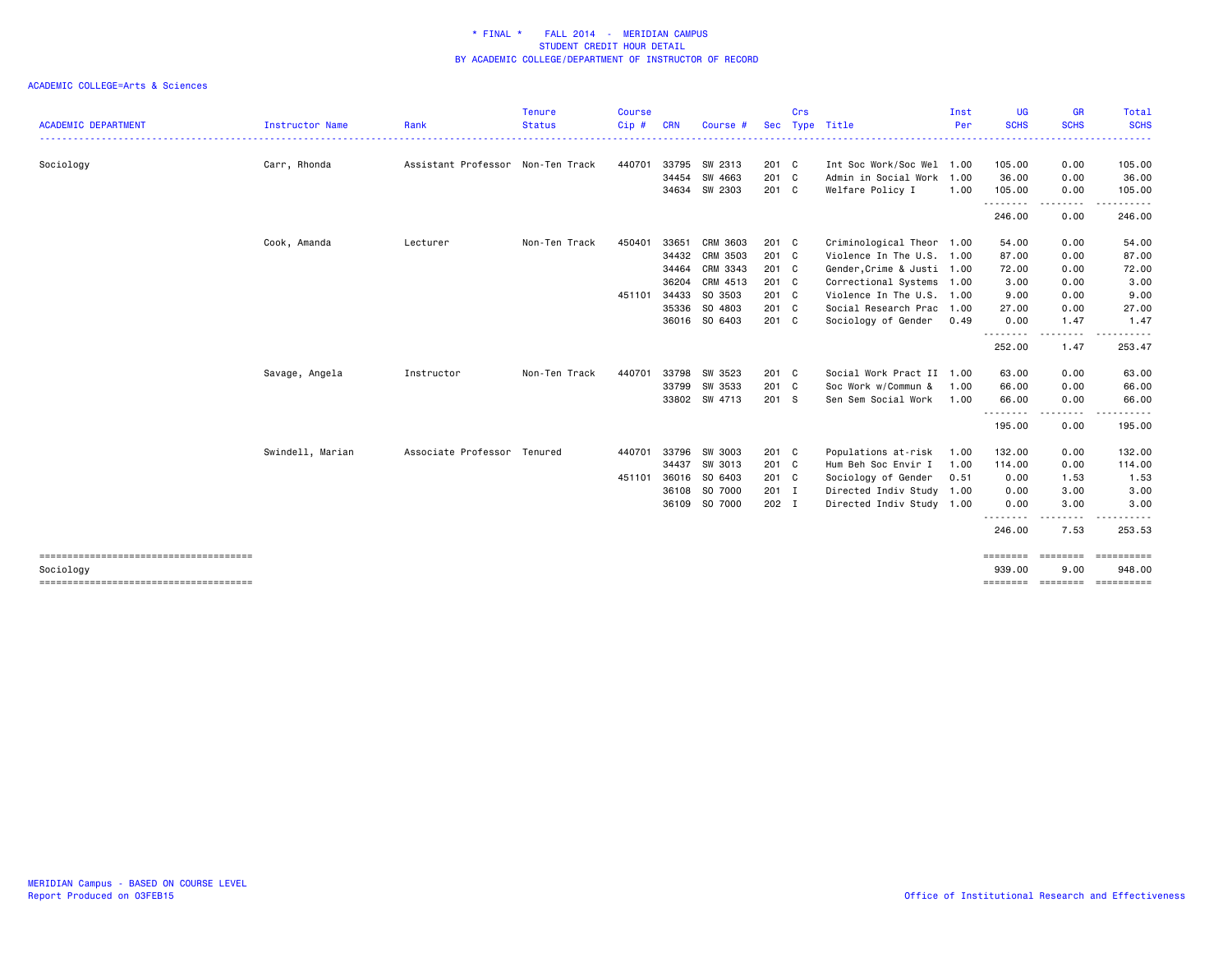| <b>ACADEMIC DEPARTMENT</b>       | Instructor Name  | Rank                          | <b>Tenure</b><br><b>Status</b> | Course<br>Cip# | CRN   | Course # Sec Type Title |       | Crs |                           | Inst<br>Per | UG<br><b>SCHS</b>  | <b>GR</b><br><b>SCHS</b> | Total<br><b>SCHS</b>  |
|----------------------------------|------------------|-------------------------------|--------------------------------|----------------|-------|-------------------------|-------|-----|---------------------------|-------------|--------------------|--------------------------|-----------------------|
| Finance & Economics              | Spurlin, William | Assistant Professor Ten Track |                                | 520801         | 33724 | FIN 3123                | 201 C |     | Financial Management 1.00 |             | 72.00<br>--------- | 0.00<br>.                | 72.00<br>.            |
|                                  |                  |                               |                                |                |       |                         |       |     |                           |             | 72.00              | 0.00                     | 72.00                 |
|                                  |                  |                               |                                |                |       |                         |       |     |                           |             |                    | ========                 |                       |
| Finance & Economics              |                  |                               |                                |                |       |                         |       |     |                           |             | 72.00              | 0.00                     | 72.00                 |
| ================================ |                  |                               |                                |                |       |                         |       |     |                           |             |                    |                          | $=$ = = = = = = = = = |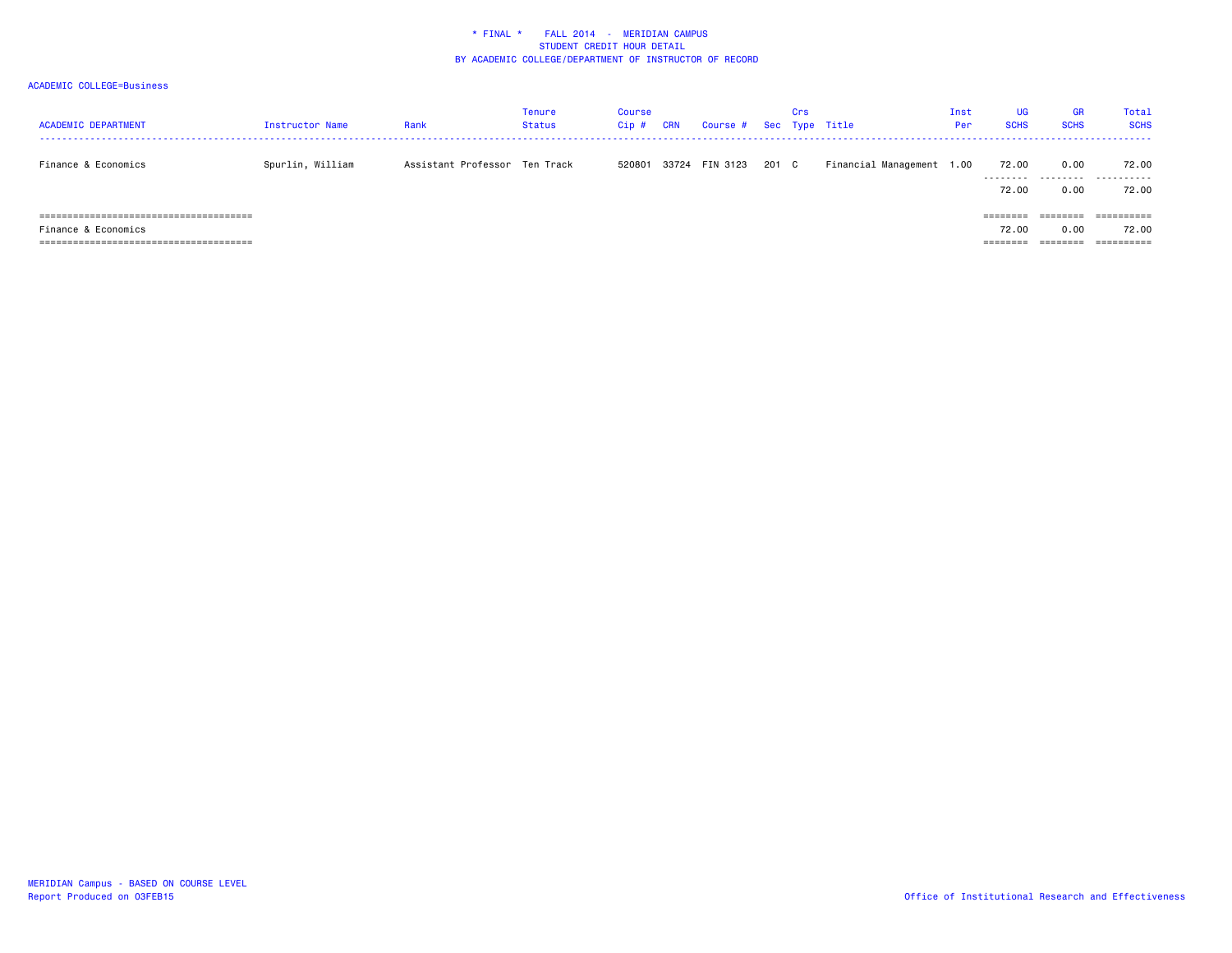| <b>ACADEMIC DEPARTMENT</b>                                               | <b>Instructor Name</b> | Rank                        | <b>Tenure</b><br><b>Status</b> | <b>Course</b><br>Cip# | <b>CRN</b> | Course #              | <b>Sec</b> | Crs | Type Title                | Inst<br>Per | <b>UG</b><br><b>SCHS</b> | <b>GR</b><br><b>SCHS</b> | <b>Total</b><br><b>SCHS</b> |
|--------------------------------------------------------------------------|------------------------|-----------------------------|--------------------------------|-----------------------|------------|-----------------------|------------|-----|---------------------------|-------------|--------------------------|--------------------------|-----------------------------|
|                                                                          |                        |                             |                                |                       |            |                       |            |     |                           |             |                          |                          | . <b>.</b>                  |
| Management & Information Systems                                         | Jones, Gabrielle       | Non-Faculty                 | Not Applicable                 |                       |            | 521201 33611 BIS 3233 | 201 C      |     | Management Informati 1.00 |             | 87.00<br>.               | 0.00                     | 87.00                       |
|                                                                          |                        |                             |                                |                       |            |                       |            |     |                           |             | 87.00                    | 0.00                     | 87.00                       |
|                                                                          | Shin, Seungjae         | Associate Professor Tenured |                                | 521201                |            | 33613 BIS 3713        | 201 C      |     | Int Elec Info System 1.00 |             | 24.00                    | 0.00                     | 24.00                       |
|                                                                          |                        |                             |                                |                       | 34672      | BIS 4763              | 201 C      |     | BIS Senior Seminar        | 1.00        | 12.00                    | 0.00                     | 12.00                       |
|                                                                          |                        |                             |                                | 521401                | 34673      | MKT 4333              | 201 C      |     | International Sup Ch 1.00 |             | 39.00<br>--------        | 0.00<br>.                | 39.00                       |
|                                                                          |                        |                             |                                |                       |            |                       |            |     |                           |             | 75.00                    | 0.00                     | 75.00                       |
|                                                                          | White, George          | Lecturer                    | Non-Ten Track                  |                       |            | 510701 33730 HCA 3313 | 201 C      |     | Healthcare Systems        | 1.00        | 63,00                    | 0.00                     | 63.00                       |
|                                                                          |                        |                             |                                |                       |            |                       |            |     |                           |             | .<br>63.00               | 0.00                     | 63.00                       |
|                                                                          | White, Harold          | Instructor                  | Non-Ten Track                  | 520101                | 33617      | <b>BUS 4853</b>       | 201 C      |     | <b>Business Policy</b>    | 1.00        | 54.00                    | 0.00                     | 54.00                       |
|                                                                          |                        |                             |                                | 520201                | 33750      | MGT 3213              | 201 C      |     | Org Communications        | 1.00        | 69.00                    | 0.00                     | 69.00                       |
|                                                                          |                        |                             |                                | 521001                | 33752      | MGT 3513              | $201$ C    |     | Intro Human Res Mgt       | 1.00        | 78.00                    | 0.00                     | 78.00                       |
|                                                                          |                        |                             |                                | 521301                |            | 33749 MGT 3114        | 201 C      |     | Prin of Mgt & Prod        | 1.00        | 80.00<br>. <u>.</u>      | 0.00<br>.                | 80.00<br>.                  |
|                                                                          |                        |                             |                                |                       |            |                       |            |     |                           |             | 281.00                   | 0.00                     | 281.00                      |
|                                                                          | Young, Carlton         | Associate Professor Tenured |                                | 510701                | 33731      | HCA 3813              | 201 C      |     | Healthcare Regulatio 1.00 |             | 87.00                    | 0.00                     | 87.00                       |
|                                                                          |                        |                             |                                |                       | 35971      | <b>HCA 4443</b>       | 201 E      |     | Healthcare Internshi 1.00 |             | 3.00                     | 0.00                     | 3.00                        |
|                                                                          |                        |                             |                                | 520201                | 34900      | MGT 3823              | 201 C      |     | Responsible Leadersh 1.00 |             | 45.00<br>. <u>.</u>      | 0.00                     | 45.00                       |
|                                                                          |                        |                             |                                |                       |            |                       |            |     |                           |             | 135.00                   | 0.00                     | 135.00                      |
| ------------------------------------<br>Management & Information Systems |                        |                             |                                |                       |            |                       |            |     |                           |             | ========<br>641,00       | ========<br>0.00         | ==========<br>641.00        |
|                                                                          |                        |                             |                                |                       |            |                       |            |     |                           |             | ========                 | ========                 | <b>ESSESSESS</b>            |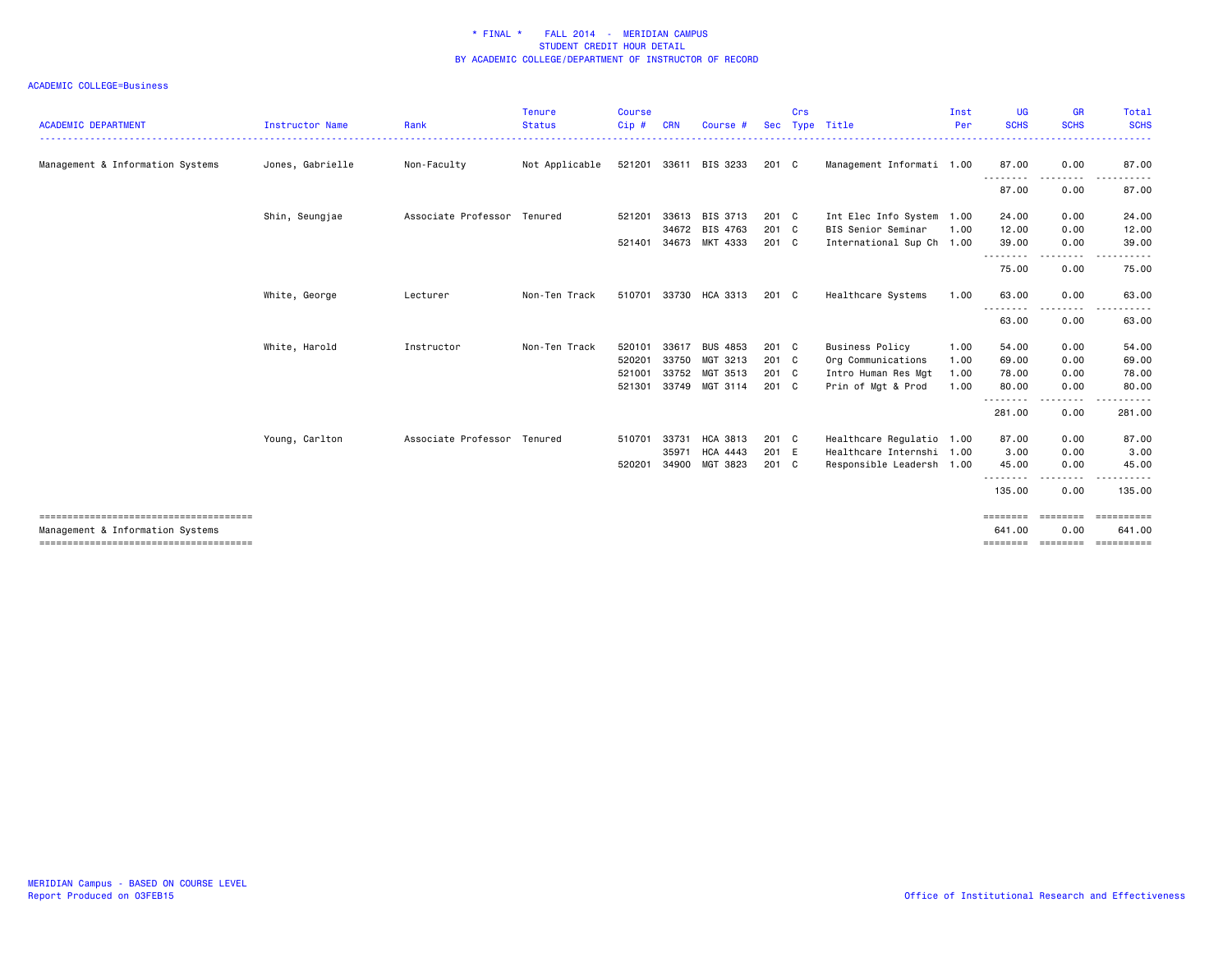| <b>ACADEMIC DEPARTMENT</b>                          | Instructor Name   | Rank                          | <b>Tenure</b><br><b>Status</b> | Course<br>$Cip$ # | <b>CRN</b> | Course #                   |                | <b>Crs</b> | Sec Type Title                          | Inst<br>Per  | <b>UG</b><br><b>SCHS</b> | <b>GR</b><br><b>SCHS</b> | Total<br><b>SCHS</b>    |
|-----------------------------------------------------|-------------------|-------------------------------|--------------------------------|-------------------|------------|----------------------------|----------------|------------|-----------------------------------------|--------------|--------------------------|--------------------------|-------------------------|
| Marketing, Quantitative Analysis & Bus Odom, Dustin |                   | Non-Faculty                   | Not Applicable                 |                   |            | 521803 34904 MKT 3213      | 201 C          |            | Retailing                               | 1.00         | 45.00<br>---------       | 0.00<br>.                | 45.00<br>.              |
|                                                     |                   |                               |                                |                   |            |                            |                |            |                                         |              | 45.00                    | 0.00                     | 45.00                   |
|                                                     | Pompelia, Anthony | Lecturer                      | Non-Ten Track                  |                   |            | 521401 33755 MKT 4413      | 201 C          |            | Consumer Behavior                       | 1.00         | 21.00                    | 0.00                     | 21.00                   |
|                                                     |                   |                               |                                |                   |            |                            |                |            |                                         |              | ---------<br>21.00       | . <sub>.</sub><br>0.00   | ------<br>$ -$<br>21.00 |
|                                                     | Qu, Yingge        | Assistant Professor Ten Track |                                | 521401<br>521499  | 33754      | MKT 3013<br>33756 MKT 4613 | 201 C<br>201 C |            | Principles Of Mkt<br>Services Marketing | 1.00<br>1.00 | 99.00<br>21.00           | 0.00<br>0.00             | 99.00<br>21.00          |
|                                                     |                   |                               |                                |                   |            |                            |                |            |                                         |              | ---------                | .                        | .                       |
|                                                     |                   |                               |                                |                   |            |                            |                |            |                                         |              | 120.00                   | 0.00                     | 120.00                  |
|                                                     |                   |                               |                                |                   |            |                            |                |            |                                         |              |                          |                          |                         |
| Marketing, Quantitative Analysis & Bus              |                   |                               |                                |                   |            |                            |                |            |                                         |              | 186.00                   | 0.00                     | 186.00                  |
|                                                     |                   |                               |                                |                   |            |                            |                |            |                                         |              |                          |                          | ==========              |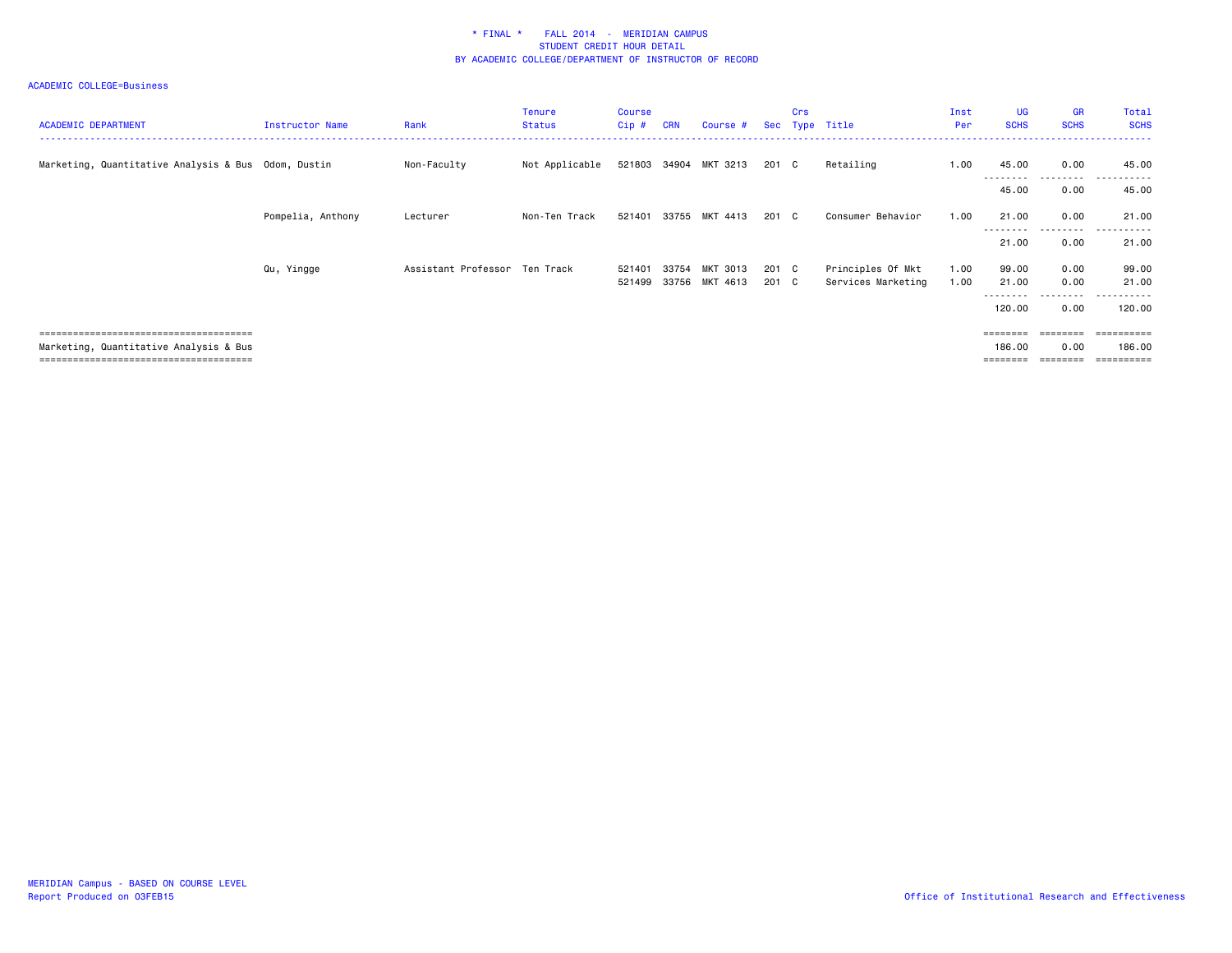| <b>ACADEMIC DEPARTMENT</b> | Instructor Name | Rank                          | <b>Tenure</b><br><b>Status</b> | Course<br>$Cip$ # | <b>CRN</b> | Course #                   |                | Crs | Sec Type Title                        | Inst<br>Per  | <b>UG</b><br><b>SCHS</b>    | <b>GR</b><br><b>SCHS</b> | Total<br><b>SCHS</b> |
|----------------------------|-----------------|-------------------------------|--------------------------------|-------------------|------------|----------------------------|----------------|-----|---------------------------------------|--------------|-----------------------------|--------------------------|----------------------|
| School of Accountancy      | Ennis, Kevin    | Associate Professor Tenured   |                                | 520301            | 33606      | ACC 3003<br>33609 ACC 4033 | 201 C<br>201 C |     | Acct Systems I<br>Auditing            | 1.00<br>1.00 | 69.00<br>24.00              | 0.00<br>0.00             | 69.00<br>24.00       |
|                            |                 |                               |                                |                   |            |                            |                |     |                                       |              | ---------<br>93.00          | .<br>0.00                | ------<br>.<br>93.00 |
|                            | Faello, Joseph  | Assistant Professor Ten Track |                                | 520301            | 33607      | ACC 3013<br>33608 ACC 3023 | 201 C<br>201 C |     | Cost Accounting<br>Intermediate Acc I | 1.00<br>1.00 | 72.00<br>60.00<br>--------- | 0.00<br>0.00<br>.        | 72.00<br>60.00<br>.  |
|                            |                 |                               |                                |                   |            |                            |                |     |                                       |              | 132.00                      | 0.00                     | 132,00               |
|                            |                 |                               |                                |                   |            |                            |                |     |                                       |              | ========                    |                          |                      |
| School of Accountancy      |                 |                               |                                |                   |            |                            |                |     |                                       |              | 225.00                      | 0.00                     | 225,00               |
|                            |                 |                               |                                |                   |            |                            |                |     |                                       |              | $=$ = = = = = = =           | ========                 |                      |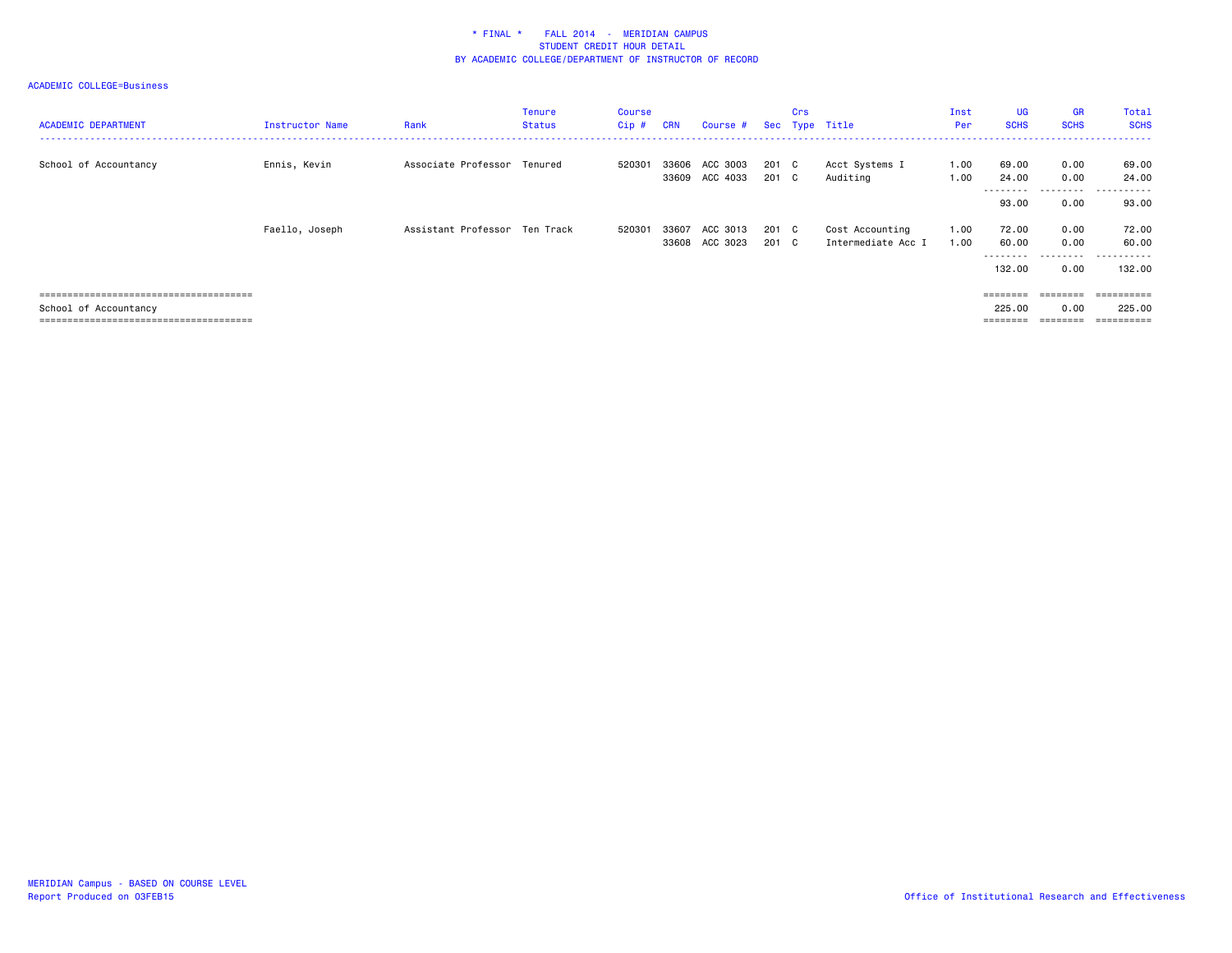|                                                                               |                   |                             | <b>Tenure</b>  | <b>Course</b> |              |                       |       | Crs |                           | Inst | <b>UG</b>           | <b>GR</b>                    | <b>Total</b>      |
|-------------------------------------------------------------------------------|-------------------|-----------------------------|----------------|---------------|--------------|-----------------------|-------|-----|---------------------------|------|---------------------|------------------------------|-------------------|
| <b>ACADEMIC DEPARTMENT</b>                                                    | Instructor Name   | Rank                        | <b>Status</b>  | $Cip \#$      | <b>CRN</b>   | Course #              | Sec   |     | Type Title                | Per  | <b>SCHS</b>         | <b>SCHS</b>                  | <b>SCHS</b>       |
| Counseling & Educational Psychology                                           | Hall, Kimberly    | Associate Professor Tenured |                |               | 130603 33722 | EPY 6214              | 201 C |     | Ed & Psy Statistics       | 1.00 | 0.00                | 40.00                        | 40.00             |
|                                                                               |                   |                             |                | 420601        | 35508        | COE 7000              | 201 I |     | Directed Indiv Study      | 1.00 | 0.00                | 3.00                         | 3.00              |
|                                                                               |                   |                             |                |               | 422803 33637 | COE 8023              | 201 C |     | Counseling Theory         | 1.00 | 0.00                | 30.00                        | 30.00             |
|                                                                               |                   |                             |                |               | 35702        | COE 9023              | 201 C |     | Adv Counsel Theory        | 1.00 | 0.00<br>$- - - - -$ | 12.00<br>.                   | 12.00             |
|                                                                               |                   |                             |                |               |              |                       |       |     |                           |      | 0.00                | 85.00                        | 85.00             |
|                                                                               | Joiner, Lindsey   | Lecturer                    | Non-Ten Track  | 131101        | 33644        | COE 8730              | 202 E |     | Internship                | 1.00 | 0.00                | 15.00                        | 15.00             |
|                                                                               |                   |                             |                |               | 33645        | COE 8740              | 201 E |     | Acad Yr Field ExpII- 1.00 |      | 0.00                | 9.00                         | 9.00              |
|                                                                               |                   |                             |                | 420601        | 33646        | COE 8750              | 201 E |     | Internship                | 1.00 | 0.00                | 6.00                         | 6.00              |
|                                                                               |                   |                             |                | 422803        | 33638        | COE 8053              | 201 E |     | Practicum                 | 1.00 | 0.00                | 9.00                         | 9.00              |
|                                                                               |                   |                             |                |               | 33639        | COE 8053              | 202 E |     | Practicum                 | 1.00 | 0.00                | 3.00                         | 3.00              |
|                                                                               |                   |                             |                |               | 33641        | COE 8150              | 201 E |     | Aca Yr Field Exp I-P 1.00 |      | 0.00                | 12.00<br>.                   | 12.00             |
|                                                                               |                   |                             |                |               |              |                       |       |     |                           |      | 0.00                | 54.00                        | 54.00             |
|                                                                               | McDonald, Richard | Lecturer                    | Non-Ten Track  |               |              | 130604 33721 EPY 3253 | 201 C |     | Evaluating Learning       | 1.00 | 30.00<br>.          | 0.00<br>.                    | 30.00<br>.        |
|                                                                               |                   |                             |                |               |              |                       |       |     |                           |      | 30.00               | 0.00                         | 30.00             |
|                                                                               | Porter, Julia     | Professor                   | Tenured        | 420601        |              | 36066 COE 7000        | 203 I |     | Directed Indiv Study 1.00 |      | 0.00                | 1.00                         | 1.00              |
|                                                                               |                   |                             |                |               |              |                       |       |     |                           |      | .<br>0.00           | .<br>1.00                    | 1.00              |
|                                                                               | Wilcher, Lori     | Lecturer                    | Non-Ten Track  | 130499        | 36704        | EPY 4313              | 01 C  |     | Measure & Eval            | 1.00 | 3.00                | 0.00                         | 3.00              |
|                                                                               |                   |                             |                | 130604        | 34353        | EPY 6313              | 201 C |     | Measure & Eval            | 1.00 | 0.00                | 15.00                        | 15.00             |
|                                                                               |                   |                             |                |               | 422803 33723 | EPY 8263              | 201 C |     | Psy Test Ed Rel Set       | 1.00 | 0.00<br><b></b>     | 30.00<br>$- - - - -$         | 30.00<br>.        |
|                                                                               |                   |                             |                |               |              |                       |       |     |                           |      | 3.00                | 45.00                        | 48.00             |
|                                                                               | Worthy, Teresa    | Non-Employee                | Not Applicable |               |              | 130101 33720 EPY 3143 | 201 C |     | Human Develop And Le 1.00 |      | 15.00               | 0.00                         | 15.00             |
|                                                                               |                   |                             |                |               |              |                       |       |     |                           |      | .<br>15.00          | .<br>0.00                    | .<br>15.00        |
|                                                                               | Wozny, Darren     | Associate Professor Tenured |                | 130601        | 33681        | EDF 8363              | 201 C |     | Func & Met Res In Ed 1.00 |      | 0.00                | 12.00                        | 12.00             |
|                                                                               |                   |                             |                | 131101        | 36073        | COE 8803              | 201 C |     | Crisis Response Coun 1.00 |      | 0.00                | 39.00                        | 39.00             |
|                                                                               |                   |                             |                | 422803        | 33640        | COE 8063              | 201 C |     | Res Tech For Counsel 1.00 |      | 0.00                | 15.00                        | 15.00             |
|                                                                               |                   |                             |                |               |              | 511505 33642 COE 8303 | 201 C |     | Family Couns Theory 1.00  |      | 0.00<br>--------    | 36.00<br>.                   | 36.00<br><u>.</u> |
|                                                                               |                   |                             |                |               |              |                       |       |     |                           |      | 0.00                | 102.00                       | 102.00            |
| --------------------------------------<br>Counseling & Educational Psychology |                   |                             |                |               |              |                       |       |     |                           |      | ========<br>48.00   | ======== =========<br>287.00 | 335.00            |
| -------------------------------------                                         |                   |                             |                |               |              |                       |       |     |                           |      | ========            | --------- ----------         |                   |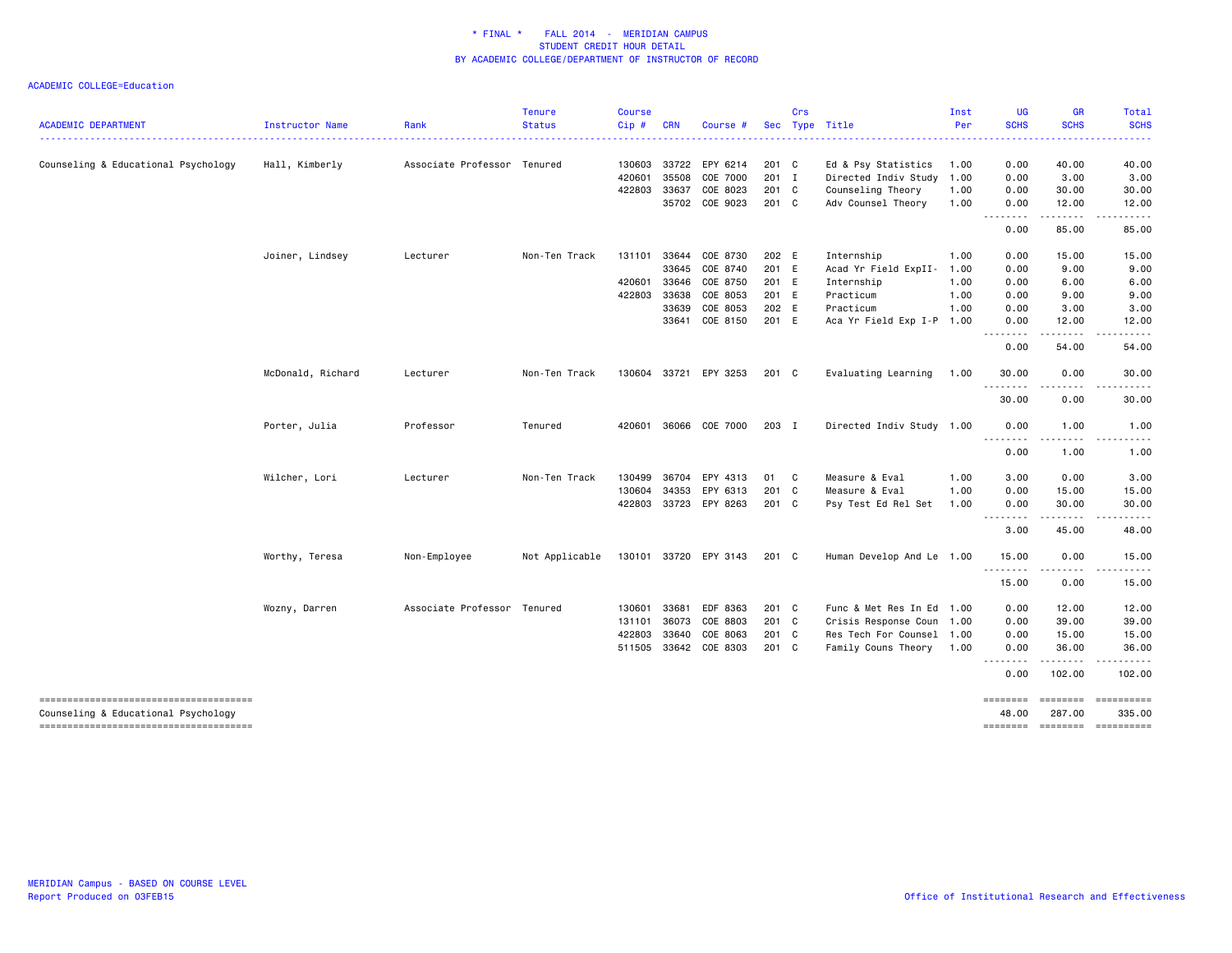| <b>ACADEMIC DEPARTMENT</b>                            | Instructor Name  | Rank                          | <b>Tenure</b><br><b>Status</b> | <b>Course</b><br>Cip# | <b>CRN</b> | Course #              |         | Crs | Sec Type Title             | Inst<br>Per | UG<br><b>SCHS</b>                   | <b>GR</b><br><b>SCHS</b>            | Total<br><b>SCHS</b>  |
|-------------------------------------------------------|------------------|-------------------------------|--------------------------------|-----------------------|------------|-----------------------|---------|-----|----------------------------|-------------|-------------------------------------|-------------------------------------|-----------------------|
|                                                       |                  |                               |                                |                       |            |                       |         |     |                            |             |                                     |                                     |                       |
| Curriculum, Instruction & Special Educ Barfield, Lisa |                  | Lecturer                      | Non-Ten Track                  | 131203 34374          |            | RDG 3413              | 201 C   |     | Middle Lvl Lit I           | 1.00        | 9.00                                | 0.00                                | 9.00                  |
|                                                       |                  |                               |                                |                       | 34377      | RDG 3423              | 201 C   |     | Middle Lvl Lit II          | 1.00        | 9.00                                | 0.00                                | 9.00                  |
|                                                       |                  |                               |                                |                       |            | 131315 33778 RDG 3113 | 201 C   |     | Early Literacy Instr 0.50  |             | 12.00<br>.                          | 0.00<br>.                           | 12.00<br>د د د د د    |
|                                                       |                  |                               |                                |                       |            |                       |         |     |                            |             | 30.00                               | 0.00                                | 30.00                 |
|                                                       | Benton, Gary     | Lecturer                      | Non-Ten Track                  | 130101                | 33679      | EDF 4243              | 201 C   |     | Plan for Diverse Lea 1.00  |             | 18.00                               | 0.00                                | 18.00                 |
|                                                       |                  |                               |                                | 130701                |            | 33680 EDF 8323        | 201 C   |     | Comparative Ed             | 1.00        | 0.00<br>.                           | 27.00<br>.                          | 27.00<br>د د د د د    |
|                                                       |                  |                               |                                |                       |            |                       |         |     |                            |             | 18.00                               | 27.00                               | 45.00                 |
|                                                       | Cash, Jon        | Instructor                    | Non-Ten Track                  | 131001                | 33703      | EDX 4123              | 201 C   |     | Methods El/Disabled        | 1.00        | 12.00                               | 0.00                                | 12.00                 |
|                                                       |                  |                               |                                | 422814                | 33699      | EDX 3213              | 201 C   |     | Indiv Inst Except Ch 1.00  |             | 90.00                               | 0.00                                | 90.00                 |
|                                                       |                  |                               |                                |                       | 33701      | EDX 3223              | 201 C   |     | Intro To Em/Bd             | 1.00        | 39.00                               | 0.00                                | 39.00                 |
|                                                       |                  |                               |                                |                       |            | 33702 EDX 3233        | 201 C   |     | Contin Mgt W/Ex Chld 1.00  |             | 30.00<br>.                          | 0.00<br>.                           | 30.00<br>.            |
|                                                       |                  |                               |                                |                       |            |                       |         |     |                            |             | 171.00                              | 0.00                                | 171.00                |
|                                                       | Crowe, Margie    | Lecturer                      | Non-Ten Track                  | 130101                | 33705      | EDX 4353              | 201 C   |     | Assistive Tech in Sp       | 1.00        | 18.00                               | 0.00                                | 18.00                 |
|                                                       |                  |                               |                                | 130901                | 33677      | EDF 3333              | 202 C   |     | Social Foundation Ed       | 1.00        | 51.00                               | 0.00                                | 51.00                 |
|                                                       |                  |                               |                                | 131001                | 34348      | EDX 4886              | 201 F   |     | Teach Internship in        | 1.00        | 12.00                               | 0.00                                | 12.00                 |
|                                                       |                  |                               |                                |                       | 34349      | EDX 4896              | 201 F   |     | Teach Internship in        | 1.00        | 12.00                               | 0.00                                | 12.00                 |
|                                                       |                  |                               |                                |                       | 34351      | EDX 4873              | 201 S   |     | Prof Sem In Sp Ed          | 1.00        | 6.00                                | 0.00                                | 6.00                  |
|                                                       |                  |                               |                                |                       |            | 131202 33655 EDE 3123 | $201$ C |     | Early Childhood Ed         | 1.00        | 24,00<br>.                          | 0.00<br>.                           | 24.00<br>.            |
|                                                       |                  |                               |                                |                       |            |                       |         |     |                            |             | 123.00                              | 0.00                                | 123.00                |
|                                                       | Davis, Teresa    | Lecturer                      | Non-Ten Track                  | 131203                | 34371      | EDE 3223              | 201 C   |     | Middle Level Educati 1.00  |             | 12.00                               | 0.00                                | 12.00                 |
|                                                       |                  |                               |                                | 131315 33657          |            | EDE 3233              | 201 C   |     | Teach Lit at Elem/Mi 0.50  |             | 7.50                                | 0.00                                | 7.50                  |
|                                                       |                  |                               |                                |                       |            |                       |         |     |                            |             | .                                   | $\omega$ $\omega$ $\omega$ $\omega$ | $\frac{1}{2}$         |
|                                                       |                  |                               |                                |                       |            |                       |         |     |                            |             | 19.50                               | 0.00                                | 19.50                 |
|                                                       | Feasel, Mandy    | Lecturer                      | Non-Ten Track                  |                       |            | 131305 33687 EDS 4673 | 201 C   |     | Method Teach Lang Ar 1.00  |             | 6.00<br>.<br>22                     | 0.00<br>.                           | 6.00<br>$\frac{1}{2}$ |
|                                                       |                  |                               |                                |                       |            |                       |         |     |                            |             | 6.00                                | 0.00                                | 6.00                  |
|                                                       | Flint-Hill, Dana | Lecturer                      | Non-Ten Track                  |                       |            | 131311 34376 EDE 3523 | 201 C   |     | Found EL/ML Math Edu 1.00  |             | 9.00                                | 0.00                                | 9.00                  |
|                                                       |                  |                               |                                |                       |            |                       |         |     |                            |             | $\sim$ $\sim$ $\sim$ $\sim$<br>9.00 | 0.00                                | 9.00                  |
|                                                       | Harper, Sallie   | Associate Professor Tenured   |                                | 131202 33659          |            | EDE 3443              | 201 C   |     | Creat Arts Elem / Mid 1.00 |             | 42.00                               | 0.00                                | 42.00                 |
|                                                       |                  |                               |                                |                       | 35697      | EDE 7000              | 201 I   |     | Directed Indiv Study 1.00  |             | 0.00                                | 3.00                                | 3.00                  |
|                                                       |                  |                               |                                |                       | 35900      | EDE 7000              | 202 I   |     | Directed Indiv Study 1.00  |             | 0.00                                | 3.00                                | 3.00                  |
|                                                       |                  |                               |                                |                       | 36162      | EDE 7000              | 203 I   |     | Directed Indiv Study 1.00  |             | 0.00                                | 3.00                                | 3.00                  |
|                                                       |                  |                               |                                |                       | 36300      | EDE 8623              | 201 C   |     | Content Area Literac 1.00  |             | 0.00                                | 3.00                                | 3.00                  |
|                                                       |                  |                               |                                | 131311                | 33662      | EDE 4123              | 201 C   |     | Teach Elem/Mid Level 1.00  |             | 87.00                               | 0.00                                | 87.00                 |
|                                                       |                  |                               |                                | 131315 36585          |            | RDG 8713              | 201 E   |     | Tch Struggling Reade 1.00  |             | 0.00<br>.                           | 3,00<br>.                           | 3.00<br>ددددد.        |
|                                                       |                  |                               |                                |                       |            |                       |         |     |                            |             | 129.00                              | 15.00                               | 144.00                |
|                                                       | Johnson, Lisa    | Assistant Professor Ten Track |                                |                       |            | 131001 33704 EDX 4133 | 201 C   |     | Methods Sec/Disabled 1.00  |             | 12.00                               | 0.00                                | 12.00                 |
|                                                       |                  |                               |                                | 422814                | 33698      | EDX 3203              | 201 C   |     | Intro To Learn Disab 1.00  |             | 24.00                               | 0.00                                | 24.00                 |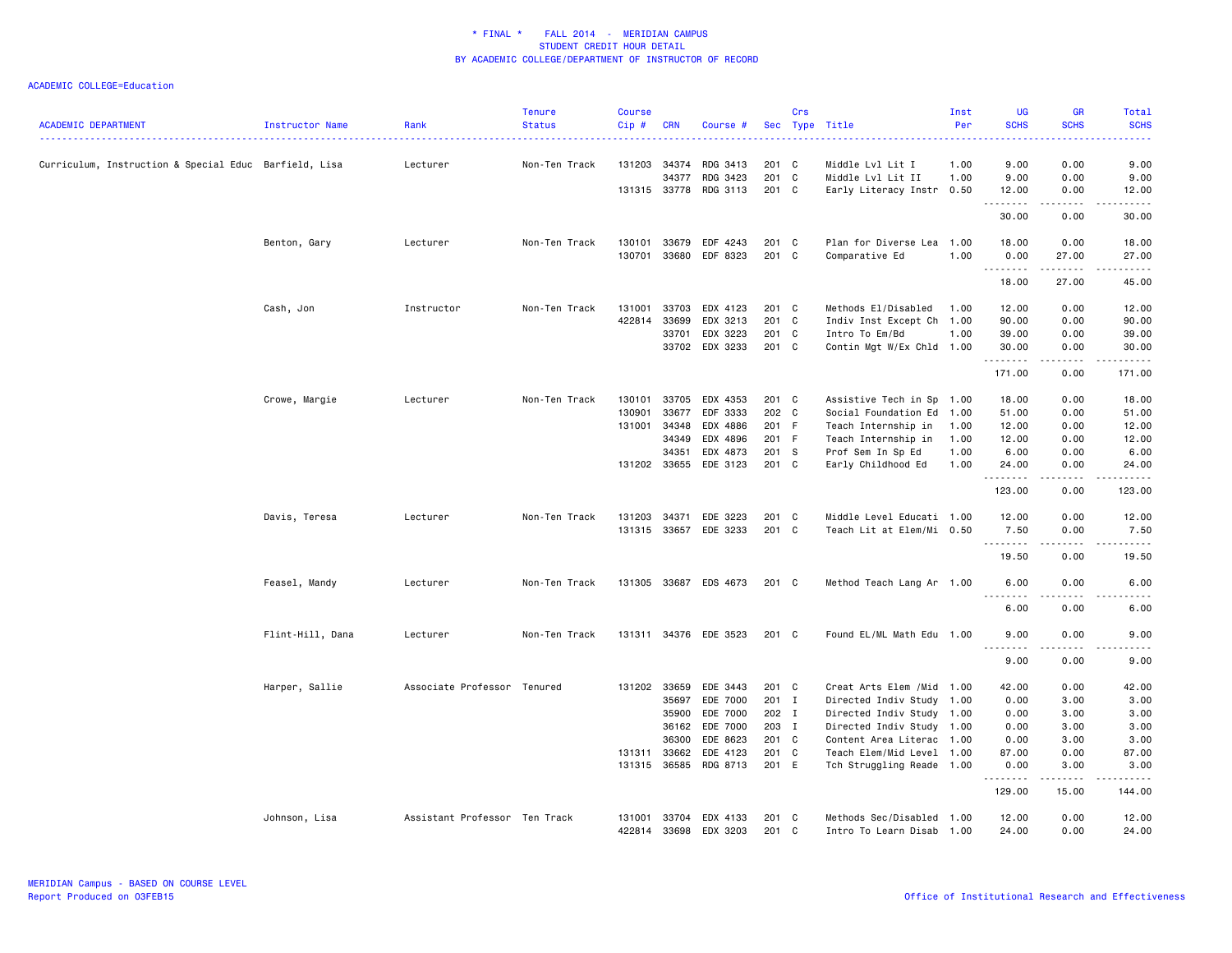# ACADEMIC COLLEGE=Education

| <b>ACADEMIC DEPARTMENT</b>                          | Instructor Name    | Rank                          | <b>Tenure</b><br><b>Status</b> | <b>Course</b><br>Cip# | <b>CRN</b>     | Course #              |                    | Crs | Sec Type Title            | Inst<br>Per | <b>UG</b><br><b>SCHS</b> | <b>GR</b><br><b>SCHS</b> | Total<br><b>SCHS</b> |
|-----------------------------------------------------|--------------------|-------------------------------|--------------------------------|-----------------------|----------------|-----------------------|--------------------|-----|---------------------------|-------------|--------------------------|--------------------------|----------------------|
|                                                     |                    |                               |                                |                       |                |                       |                    |     |                           |             | 36.00                    | 0.00                     | 36.00                |
| Curriculum, Instruction & Special Educ Massey, Mary |                    | Non-Faculty                   | Not Applicable                 |                       |                | 131316 33660 EDE 4113 | 201 C              |     | Teach Elem/Mid Level 1.00 |             | 84.00                    | 0.00                     | 84.00                |
|                                                     |                    |                               |                                |                       |                |                       |                    |     |                           |             | 84.00                    | 0.00                     | 84.00                |
|                                                     | McNeill, Roy       | Lecturer                      | Non-Ten Track                  | 130101                | 33695          | EDS 8103              | 201 C              |     | Adv Meth in Mid/Sec       | 1.00        | 0.00                     | 9.00                     | 9.00                 |
|                                                     |                    |                               |                                |                       |                |                       |                    |     |                           |             | 0.00                     | 9.00                     | 9.00                 |
|                                                     | Ratliff, Lindon    | Assistant Professor Ten Track |                                | 131001                | 33696<br>33697 | EDS 8886<br>EDS 8896  | 201 H<br>201 H     |     | Dimensions of Learni 1.00 | 1.00        | 0.00<br>0.00             | 18.00<br>6.00            | 18.00<br>6.00        |
|                                                     |                    |                               |                                |                       |                |                       |                    |     | Dimensions of Learni      |             |                          |                          |                      |
|                                                     |                    |                               |                                | 131203 34352          |                | EDS 8243              | $201$ C<br>$201$ C |     | Adv. Plan Manage Lea      | 1.00        | 0.00                     | 15.00<br>0.00            | 15.00<br>6.00        |
|                                                     |                    |                               |                                | 131205                | 33688          | EDS 4873              |                    |     | Managing Secondary C      | 1.00        | 6.00                     |                          |                      |
|                                                     |                    |                               |                                |                       | 33689          | EDS 4886              | 201 F              |     | Teach Intern in Sec       | 1.00        | 12.00                    | 0.00                     | 12.00                |
|                                                     |                    |                               |                                |                       | 33691          | EDS 4896              | 201 F              |     | Teach Intern in Sec       | 1.00        | 12.00                    | 0.00                     | 12.00                |
|                                                     |                    |                               |                                |                       | 36282          | EDS 7000              | 202 I              |     | Directed Indiv Study      | 1.00        | 0.00                     | 3.00                     | 3.00                 |
|                                                     |                    |                               |                                |                       | 36346          | EDS 7000              | 203 I              |     | Directed Indiv Study 1.00 |             | 0.00                     | 1.00                     | 1.00                 |
|                                                     |                    |                               |                                | 131318 33686          |                | EDS 4643              | 201 C              |     | Method Teach Soc Stu      | 1.00        | 6.00                     | 0.00                     | 6.00                 |
|                                                     |                    |                               |                                |                       | 33693          | EDS 6643              | 201 C              |     | Soc Studies Educ Ped 1.00 |             | 0.00                     | 12.00                    | 12.00                |
|                                                     |                    |                               |                                |                       |                |                       |                    |     |                           |             | .<br>36.00               | $    -$<br>55.00         | .<br>91.00           |
|                                                     | Rigdon, Laurel     | Lecturer                      | Non-Ten Track                  | 130901                | 33676          | EDF 3333              | 201 C              |     | Social Foundation Ed 1.00 |             | 63.00                    | 0.00                     | 63.00                |
|                                                     |                    |                               |                                | 231101                | 34350          | EDF 3413              | 201 C              |     | Writing For Thinking 1.00 |             | 48.00                    | 0.00                     | 48.00                |
|                                                     |                    |                               |                                |                       |                |                       |                    |     |                           |             | .                        |                          |                      |
|                                                     |                    |                               |                                |                       |                |                       |                    |     |                           |             | 111.00                   | 0.00                     | 111.00               |
|                                                     | Shirley, Tory      | Assistant Professor Ten Track |                                | 131315 33780          |                | RDG 3123              | $201$ C            |     | Early Lit Instruct I 1.00 |             | 21.00                    | 0.00                     | 21.00                |
|                                                     |                    |                               |                                | 131318 33664          |                | EDE 4143              | 201 C              |     | Teach Elem/Mid Lvl S 1.00 |             | 84.00                    | 0.00                     | 84.00                |
|                                                     |                    |                               |                                |                       |                |                       |                    |     |                           |             | .                        |                          | .                    |
|                                                     |                    |                               |                                |                       |                |                       |                    |     |                           |             | 105.00                   | 0.00                     | 105.00               |
|                                                     | Stinson, Leah      | Non-Faculty                   | Not Applicable                 |                       |                | 131305 33782 RDG 4133 | 201 C              |     | Integrat Lang Art In 1.00 |             | 84.00                    | 0.00                     | 84.00                |
|                                                     |                    |                               |                                |                       |                |                       |                    |     |                           |             | .                        | $\frac{1}{2}$            |                      |
|                                                     |                    |                               |                                |                       |                |                       |                    |     |                           |             | 84.00                    | 0.00                     | 84.00                |
|                                                     | Taylor, Alvin      | Lecturer                      | Non-Ten Track                  |                       |                | 131205 33685 EDS 3411 | 201 E              |     | Prac In Secondary Ed 1.00 |             | 5.00<br>.                | 0.00                     | 5.00                 |
|                                                     |                    |                               |                                |                       |                |                       |                    |     |                           |             | 5.00                     | 0.00                     | 5.00                 |
|                                                     | Thompson, Amanda   | Lecturer                      | Non-Ten Track                  |                       |                | 230101 33658 EDE 3343 | 201 C              |     | Teach Adoles Lit          | 1.00        | 27.00                    | 0.00                     | 27.00                |
|                                                     |                    |                               |                                |                       |                |                       |                    |     |                           |             | 27.00                    | 0.00                     | 27.00                |
|                                                     | Triplett, Kimberly | Assistant Professor Ten Track |                                | 131315 33657          |                | EDE 3233              | 201 C              |     | Teach Lit at Elem/Mi 0.50 |             | 7.50                     | 0.00                     | 7.50                 |
|                                                     |                    |                               |                                |                       | 33778          | RDG 3113              | 201 C              |     | Early Literacy Instr 0.50 |             | 12.00                    | 0.00                     | 12.00                |
|                                                     |                    |                               |                                |                       |                |                       |                    |     |                           |             | .                        | .                        | .                    |
|                                                     |                    |                               |                                |                       |                |                       |                    |     |                           |             | 19.50                    | 0.00                     | 19.50                |
|                                                     |                    |                               |                                |                       |                |                       |                    |     |                           |             | ========                 | $=$ =======              | ==========           |
| Curriculum, Instruction & Special Educ              |                    |                               |                                |                       |                |                       |                    |     |                           |             | 1013.00                  | 106.00                   | 1119.00              |
| -------------------------------------               |                    |                               |                                |                       |                |                       |                    |     |                           |             | $= 1000000000$           | ========                 | ==========           |
|                                                     |                    |                               |                                |                       |                |                       |                    |     |                           |             |                          |                          |                      |

MERIDIAN Campus - BASED ON COURSE LEVEL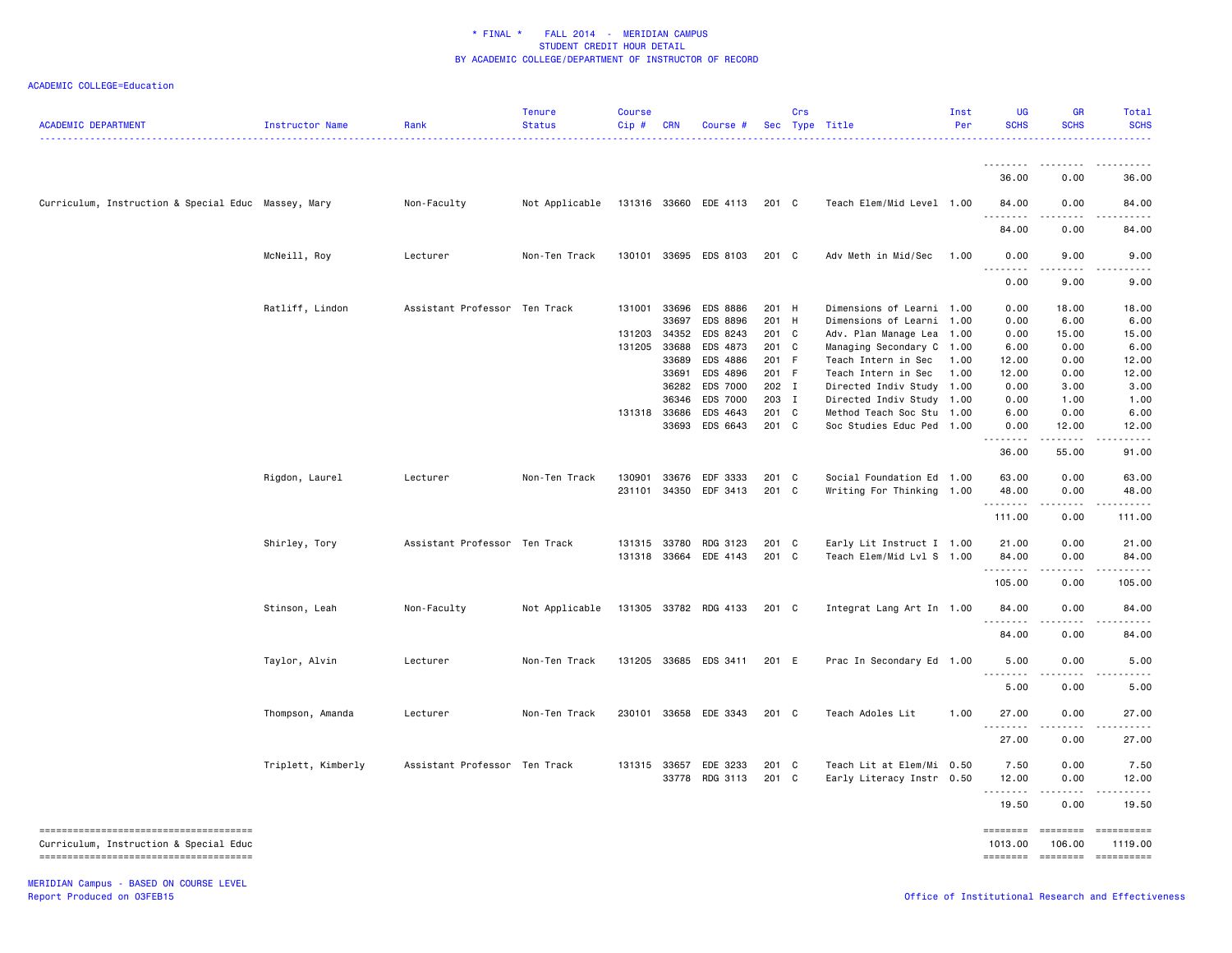| <b>ACADEMIC DEPARTMENT</b> | Instructor Name | Rank                | Tenure<br><b>Status</b> | <b>Course</b><br>$Cip$ # | <b>CRN</b> | Course #                                  |                         | Crs | Sec Type Title                                                                | Inst<br>Per | <b>UG</b><br><b>SCHS</b> | <b>GR</b><br><b>SCHS</b> | Total<br><b>SCHS</b>         |
|----------------------------|-----------------|---------------------|-------------------------|--------------------------|------------|-------------------------------------------|-------------------------|-----|-------------------------------------------------------------------------------|-------------|--------------------------|--------------------------|------------------------------|
| Kinesiology                | Hilton, Laura   | Instructor          | Non-Ten Track           | 310501<br>310505         | 34803      | KI 2023<br>34801 EP 2013<br>34802 KI 2603 | 201 C<br>201 C<br>201 C |     | Found of Health Educ 1.00<br>Fundamentals of Kine 1.00<br>Medical Terminology | 1.00        | 27.00<br>27.00<br>21.00  | 0.00<br>0.00<br>0.00     | 27.00<br>27.00<br>21.00      |
|                            |                 |                     |                         |                          |            |                                           |                         |     |                                                                               |             | 75.00                    | ---------<br>0.00        | .<br>75.00                   |
|                            | Wax, Benjamin   | Associate Professor | Tenured                 |                          |            | 260908 34375 EP 3183                      | 201 C                   |     | Exercise Psychology                                                           | 1.00        | 21.00                    | 0.00                     | 21.00                        |
|                            |                 |                     |                         |                          |            |                                           |                         |     |                                                                               |             | 21.00                    | ---------<br>0.00        | - - - - - -<br>$ -$<br>21.00 |
|                            |                 |                     |                         |                          |            |                                           |                         |     |                                                                               |             | ========                 | ========                 | ==========                   |
| Kinesiology                |                 |                     |                         |                          |            |                                           |                         |     |                                                                               |             | 96.00<br>========        | 0.00                     | 96.00<br>==========          |